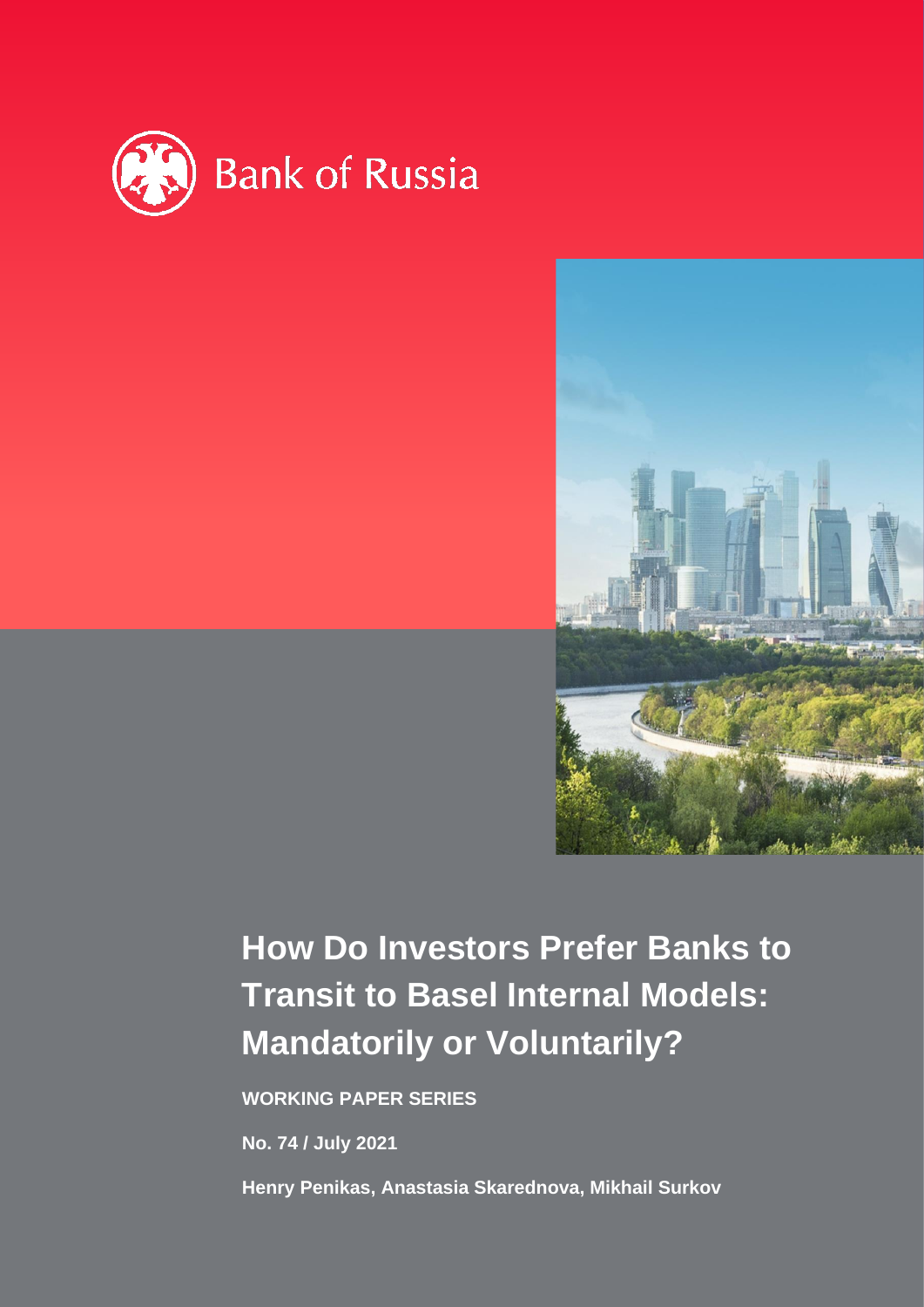## **Henry Penikas**

Bank of Russia, Research and Forecasting Department Email: [penikasgi@mail.cbr.ru](mailto:penikasgi@mail.cbr.ru)

## **Anastasia Skarednova**

Alfa-Bank, Treasury, Research & Modelling, lead expert

## **Mikhail Surkov**

Bank of Russia, Banking Supervision Support Department, leading economist

Bank of Russia Working Paper Series is anonymously refereed by members of the Bank of Russia Research Advisory Board and external reviewers.

We acknowledge K.Yudaeva, A.Morozov, A.Sinyakov and the participants of the Bank of Russia research workshop for useful comments and suggestions.

Cover image: Shutterstock.com

#### **© Central Bank of the Russian Federation, 2021**

| <b>Address:</b> | 12 Neglinnaya street, Moscow, 107016     |
|-----------------|------------------------------------------|
| Tel.:           | +7 495 771-91-00, +7 495 621-64-65 (fax) |
| Website:        | www.cbr.ru                               |

All rights reserved. The views expressed in this paper are solely those of the authors and do not necessarily reflect the official position of the Bank of Russia. The Bank of Russia assumes no responsibility for the contents of the paper. Any reproduction of these materials is permitted only with the express consent of the authors.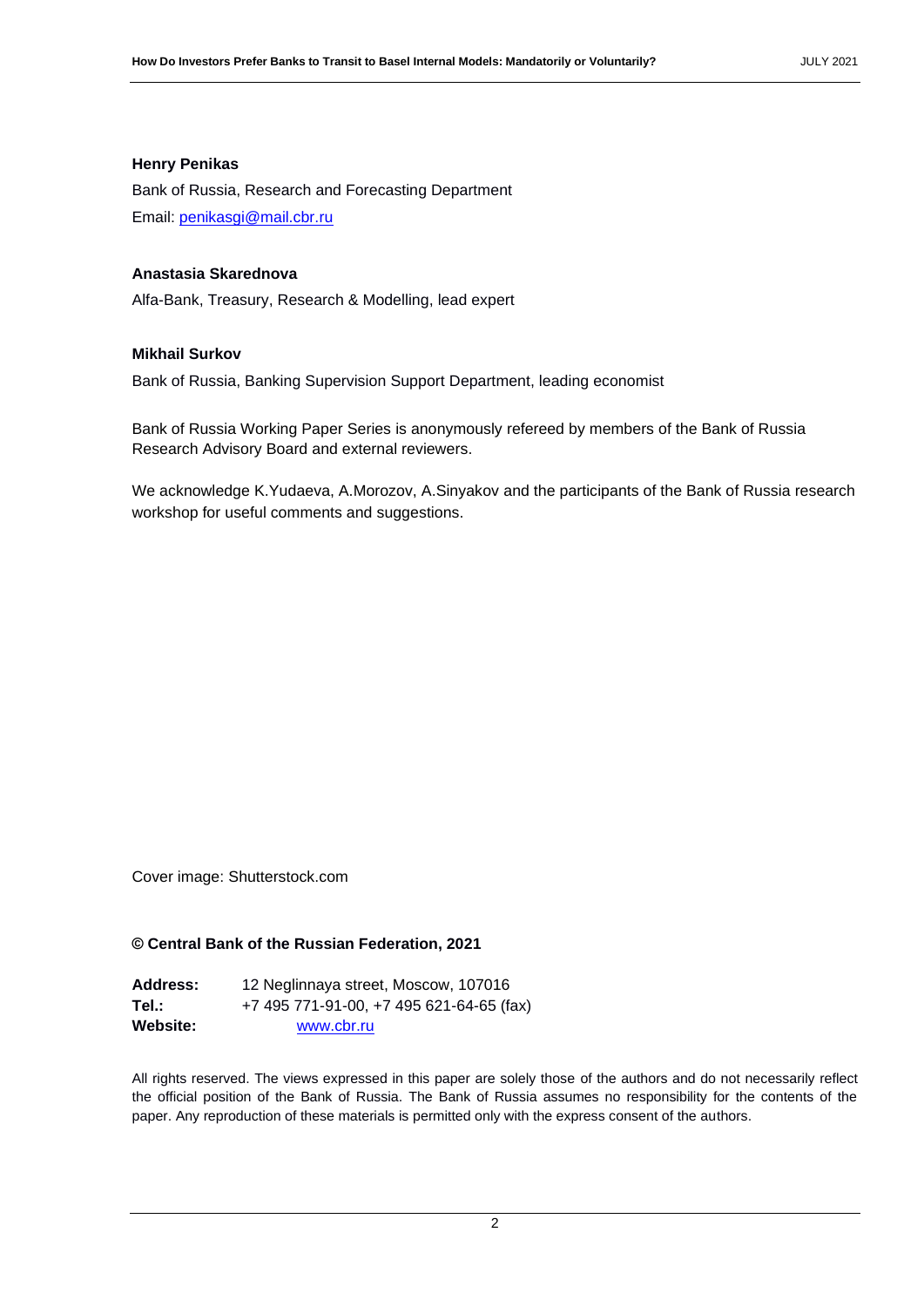## **How Do Investors Prefer Banks to Transit to Basel Internal Models: Mandatorily or Voluntarily?**

## **Abstract**

The recently finalized Basel Framework continues allowing banks to use internal data and models to define risk estimates and use them for the capital adequacy ratio computation. World-wide there are above two thousand banks running the Basel internal models. However, there are countries that have none of such banks. For them there exists a dilemma. Namely, which transition path to adopt out of the two. The voluntarily one as in the EU or the mandatory one as in the US. Our objective is to take the investor perspective and benchmark those two modes. Thus, we wish to find whether there is a premium for any of them, or perhaps that they are equivalent. The novelty of our research is the robust estimate that investors prefer mandatory transition style to the voluntarily one. Such a preference is reflected in the rise of the mean return and decline in stock volatility for the transited banks in the US and right the opposite consequences in the EU. However, we should be cautious in interpreting our findings. Such a preference may not only be the premium for the breakage of the vicious cycle and the ultimate improvement in the banks' risk-management systems and the overall financial stability. It may also hold true if and only if the mandatory transition for particular institutions is accompanied by a restriction for other banks in the region to transit. Our findings are of value primarily to the emerging economies like Argentine and Indonesia.

**JEL Codes:** C21, G12, G17, G18, G21.

**Key Words:** Basel II, Basel III, BCBS, CAR, difference-in-difference, D-SIB, G-SIB, IRB, risk-weight.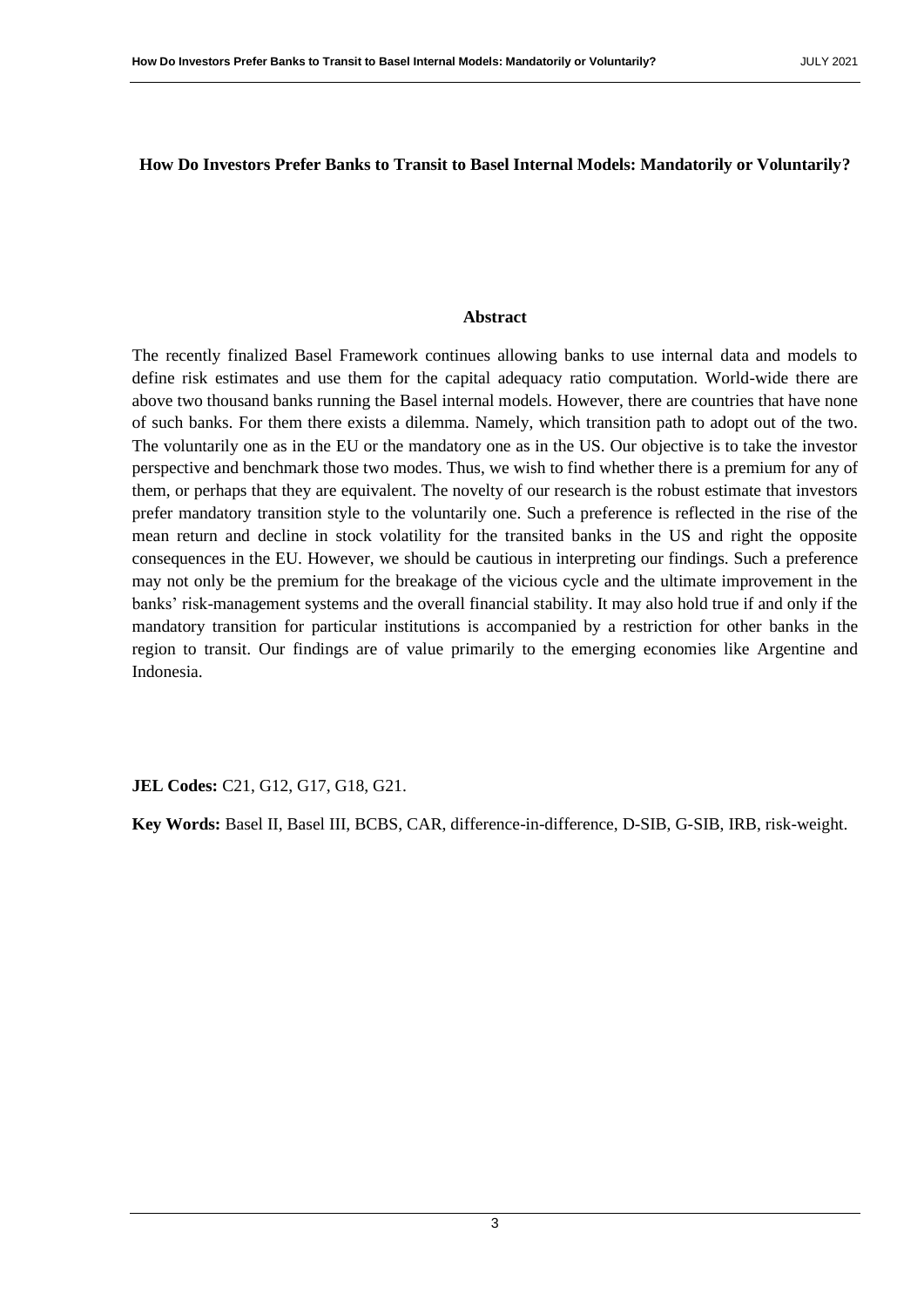## **1. Motivation**

The Basel Committee on Banking Supervision (BCBS) is the world standards setter for the prudential banking regulation. In 1988 it introduced the bank's health check measure. It was called the capital adequacy ratio (CAR). Simplistically, the CAR is the amount of bank own funds (capital, K) divided by the amount of its risks taken. The latter amount is the product of the risk-weight (RW) and the asset amount. This was the essence of the Basel I Accord (BCBS, 1988). Initially, there were several RW categories predefined by the BCBS. This was called a standardized approach (SA). In 1996 there came a prudential revolution. The BCBS allowed banks to define the asset riskiness themselves. This means that banks could utilize own internal data and models to define the RW. This related only to market risk assets. Credit risk ones were still left under the SA. However, soon in around the millennium BCBS started discussing the possibilities for the internal data and models use with respect to credit risk assets. The BCBS finalized its prudential treatment of the credit risk-related internal models in 2006. This was the second prudential revolution. It got the name of Basel II (BCBS, 2006a). The new accord also previewed models for the third risk type. It is the operational one. As (Repullo, 2013) said the idea to implement Basel II was to incentivize the improvements to the risk-management systems of the banks. The financial crisis of 2007-09 brought the need for the third prudential revolution. It got the name of Basel III (BCBS, 2009). Its draft was first announced in December 2009. In essence, Basel III has revisions to the credit and market risk models' treatment. The BCBS lost confidence in the internal models for the operational risks. Ultimately, Basel III was finalized in 2017 (BCBS, 2017). It encourages banks to collect operational risk data. However, it does not allow internal models for that risk.

By 2021 more than two thousand banks operate the Basel internal models. Those include 13 out of the 30 global systemically important banks (G-SIBs). Roughly, 40% of the world-GDP equivalent assets are subject to risk assessment in accordance with the internal models (Penikas, 2020b). Using such models may be beneficial for a bank. As we already stated, the regulator wishes that the banks modernize their risk-management systems and processes. Additionally, in case the bank's own risk assessment is lower than the SA one, the bank may have the opportunity to grant more loans. Such benefits have its costs. First, there are direct expenses to data collection, model development and process revision. Second, to have the opportunity for the prudential treatment in CAR the bank has to pass the validation by the regulator. Thus, there should be a joint concordance in-between the regulator and a bank to use the Basel internal models.

However, there are jurisdictions that still have no banks running the Basel internal models, though local regulation allows for it. For instance, those are Argentine (BCBS, 2016, p. 31) and Indonesia (BCBS, 2016, p. 52). The interested reader may observe the nil number of the banks using advanced approaches there, see [Table 2.](#page-5-0) The reason is that the transition to the internal models is voluntarily there. This was the transition model in the European Union from the start in 2004. On the opposite, there is the United States experience. The local regulator prescribed all domestic systemically important banks (D-SIBs) to mandatorily transit to the internal models in 2014. Thus, the natural question arises. Suppose that we live in a Basel Committee-member country like Argentine or Indonesia. This means that our local regulation is no softer than the BCBS original standards are. In line with the Basel Framework (BCBS, 2019b) we allow our banks to use internal models. We are ready to validate those. But currently we have no applicants for the internal models use. We have two alternatives. The first one is to wait and see like in the EU. We may expect that with the time going on, banks may mature enough or change their strategies and risk appetites so that they become interested in the Basel internal models use. The second one is to mandatory request our D-SIBs to use such models in the next five years, for instance. Such time period is sufficient to collect the minimal data history.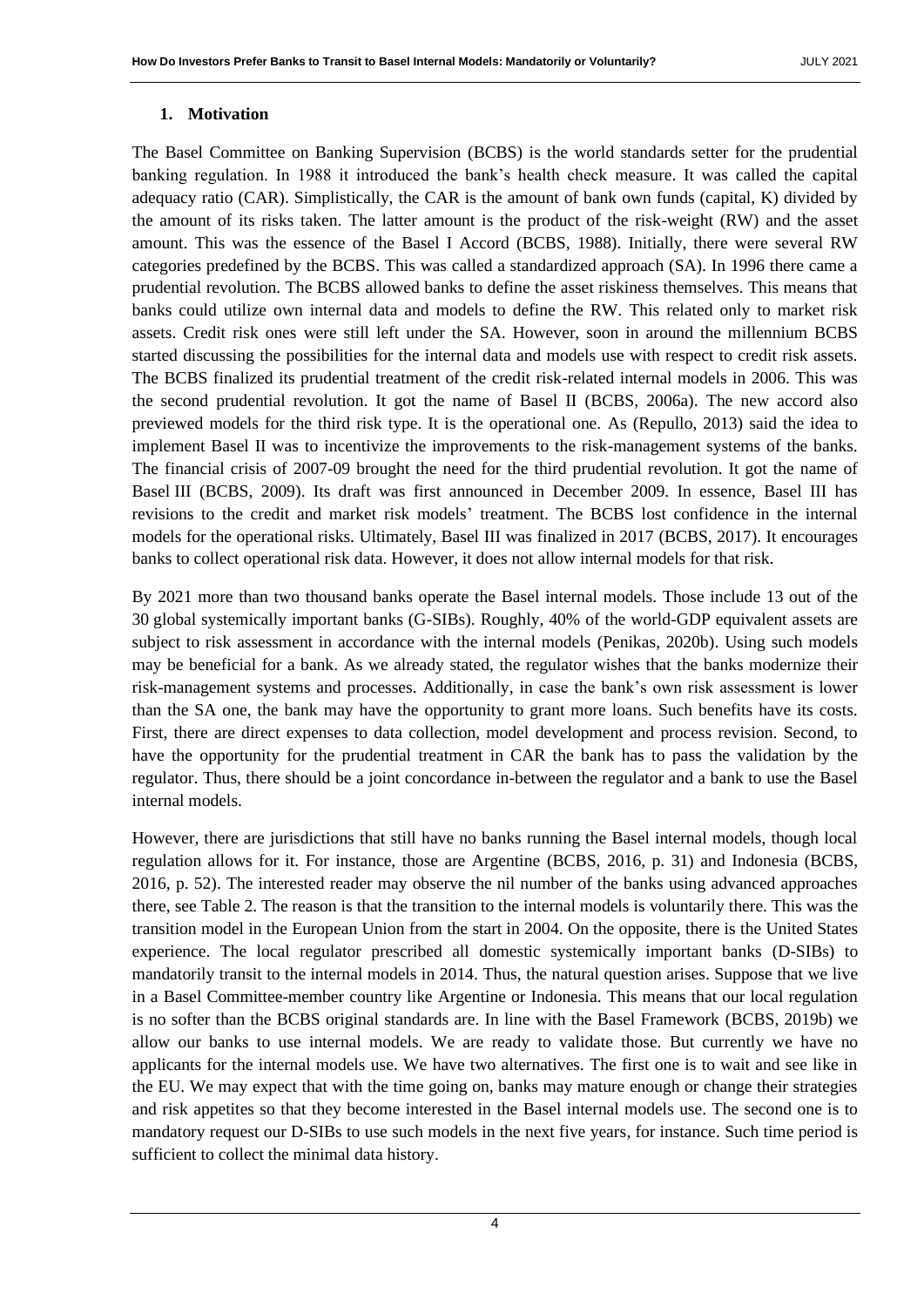From a libertarian point of view mandatory prescription seems unappealing. However, we should recall the information asymmetry cases dating back to the Akerlof's works (Akerlof, 2001). We need to explain why this is needed. We have strong belief that when a bank regularly uses data and up-to-date models, when its risk-management processes are transparent, the bank is more financially stable. This should be positively perceived by investors. However, our imaginary country lacks experience of banks using the internal models for the prudential purposes. Besides, the implementation process is costly. We know that the investors would eventually reward the banks, the banks' capitalization will rise. However, having no transition precedent, we stay with our 'lemons', like (Akerlof, 2001) could have said, i.e., the Basel internal models' market disappears. The banks just do not transit. Thus, the mandatory transition is a tool to break this vicious cycle and to handle this market failure.

Then there naturally comes a question. Are we right in assuming that the mandatory transition can solve the market failure and result in eventual bank valuation rise? Or we should stick to the individual choice and wait for an individual applicant to come? This becomes our research objective. Due to the rich history collected we wish to verify whether the mandatory transition to the internal models in the US led to greater rise in local banks' valuation all other things being equal compared to the voluntarily transition in the European Union (EU).

To achieve our objective, we proceed with the literature review in section 2. We wish to summarize the previously revealed impact from the transition to the Basel internal models. To briefly say, we do not find a consensus here. That is why our paper is important in contributing to this discussion. Then we describe the available data in section 3. Next, we present our methodology in section 4. First, we employ the difference-in-difference method to the transited and non-transited banks. Thus, we obtain the treatment impact estimate for the EU and the US regions. We compare the estimates to answer the stated research question. Second, we need to properly prepare the EU data sample. The specifics are that the voluntarily transition does not allow to straight-forwardly apply the difference-in-difference approach. The complexity comes from the fact that our treatment group grows in the number of banks, while the control one proportionately shrinks. We follow the (Merika, Merikas, Penikas, & Surkov, 2020) approach to resample our data. We briefly describe the idea for such a resampling. Otherwise, we would have lost the material part of our data sample when departing from the last transition case only. Our findings are given in section 5. Last section 6 concludes.

# **2. Literature Review**

There is no consensus whether the Basel internal models are definitely beneficial or not for the banks. Take, for instance, the credit risk models. Those are called the internal ratings-based (IRB) ones. Hereafter we use IRB as the acronym for the banks that started using any of the Basel internal models. IRB originates from the (Vasicek, 2002) model. From one side, there are its proponents. (Vesalay, 2007) argues that IRB risk-estimates do not exacerbate the economic cycle as the Basel I RW did. (Barkova & Palvia, 2014) support the IRB use by the US banks as it delivers more risk-sensitive estimates than the Basel I RWs. (Cucinelli, Di Battista, Marchese, & Nieri, 2018) claims that IRB transition had positive impact on the EU banks. Specifically, it expectedly led to the decrease in the amount of the total riskweighted assets.

From another side, (Kupiec, 2009) criticized the IRB models as those do not capture the default frequency. The US Federal Reserve researchers (Niepmann & Stebunovs, 2018) find that the US banks have a fraud incentive in running IRB. By doing so, the US IRB banks obtain lower crisis loss estimates during the prudential stress-tests. (Penikas, History of the Basel internal-ratings-based (IRB) credit risk regulation, 2020a) provides a comprehensive review of the IRB model shortcomings. The Bank of Italy representative (Gallo, 2020) concludes that IRB banks have drastic changes in loan pricing for public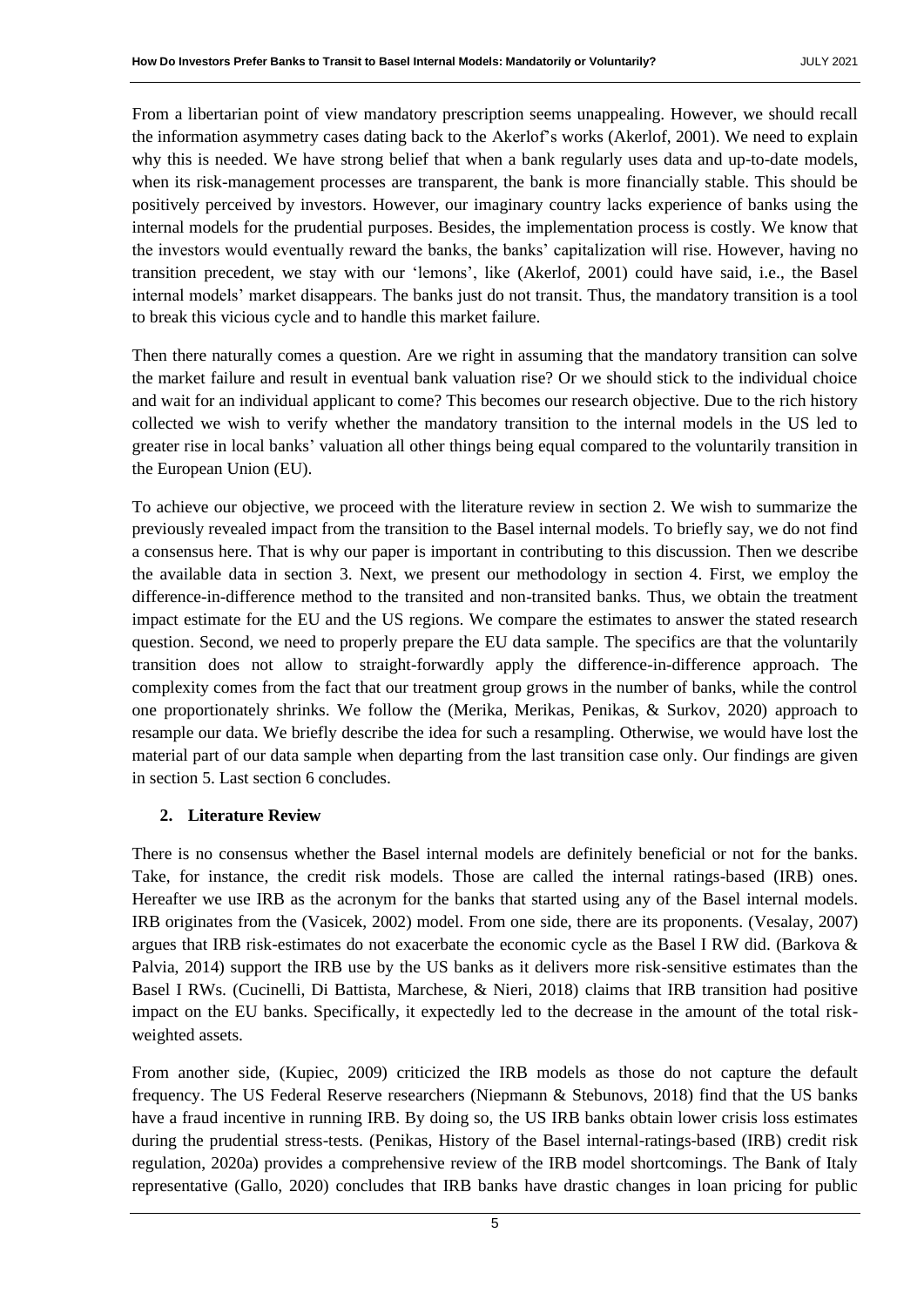companies. Though the Italian IRB banks provide quite favorable terms during good times, they worsen them significantly during bad times. The Italian SA banks do not demonstrate such volatility in pricing and henceforth in credit availability.

| Table 1. Concise Literature Review on the internal model transition in the EU and the US. |  |
|-------------------------------------------------------------------------------------------|--|
|                                                                                           |  |

<span id="page-5-1"></span>

|    | positive                                          | negative                     |
|----|---------------------------------------------------|------------------------------|
| EU | (Cucinelli, Di Battista, Marchese, & Nieri, 2018) | (Gallo, 2020)                |
| US | (Barkova & Palvia, 2014)                          | (Niepmann & Stebunovs, 2018) |

Thus, we have papers with controversial evidence from the Basel internal models use for the both regions of our interest, i.e., for the EU and for the US. Some papers indicate the switching to internal models is beneficial for a bank (Cucinelli, Di Battista, Marchese, & Nieri, 2018), (Barkova & Palvia, 2014), some argues that the impact is negative (Gallo, 2020), (Niepmann & Stebunovs, 2018). Vivid summary is available in [Table 1.](#page-5-1) For additional references we recommend referring to the literature review in (Merika, Merikas, Penikas, & Surkov, 2020). However, the principal gap is that the investor perception at large scale for the transition to the internal models was not studied. Our previous paper handled a single country of Greece. Now we wish to benchmark the most developed regions in the world: the USA and the EU.

# **3. Data**

The EU banking system is more numerous in terms of the overall bank number compared to the US. An expected outcome is that the total number of banks that moved to IRB in Europe is larger than in the US, i.e., it was 166 by 2014, whereas in the US those were only 15 banks, see [Table 2.](#page-5-0) Another radical difference is the proportions of credit and market risks. The EU banks have more exposure to credit risk in relative terms, whereas the US counterparts have larger share of the market risk-exposed assets. This implies the need to control for the risk share on the bank balance sheet. We will use 'cr' variable for this purpose, see [Table 6.](#page-15-0)

<span id="page-5-0"></span>

| Region     | <b>Source</b>        | <b>Risk Contribution</b> |               |                    | <b>Number of banks</b> |              |  |
|------------|----------------------|--------------------------|---------------|--------------------|------------------------|--------------|--|
|            |                      | <b>Credit</b>            | <b>Market</b> | <b>Operational</b> | <b>IRB</b>             | <b>TOTAL</b> |  |
| Argentine  | (BCBS, 2016, p. 31)  | 73.17                    | 5.28          | 21.54              |                        | 78           |  |
| EU         | (BCBS, 2014c, p. 62) | 81.96                    | 6.09          | 9.88               | 166                    | 3992         |  |
| Indonesia  | (BCBS, 2016, p. 52)  | 84.62                    | 0.50          | 14.88              |                        | 118          |  |
| <b>USA</b> | (BCBS, 2014d, p. 73) | 65.76                    | 10.03         | 19.90              |                        | 162          |  |

**Table 2. High-Level Comparison of the Selected Banking Systems.**

Note: Risk Contribution represents the per cent of the total risk-weighted assets, RWA.

The difference in the number of the transited banks may also be the reflection of the transition mode chosen by the local regulators. The EU one allows any bank to voluntarily apply for the IRB use, where the US one obliged the largest banks to transit mandatorily and simultaneously. Another feature here is that the mandatory transition nature in the USA implied also the restriction for other (non-systemically important) banks to transit. Thus, we may assume that though the IRB transition costs project expenses for banks, it might also be the re-allocation of the competitive advantage to the selected banks. This means that non-systemically important banks do not bear IRB project expenses. However, they neither may benefit from lower risk-weights in the future if those could have come from their own Basel internal models. That might be the cause for the preferential treatment of the mandatory transition style by investors. Let us verify this in the forthcoming sections.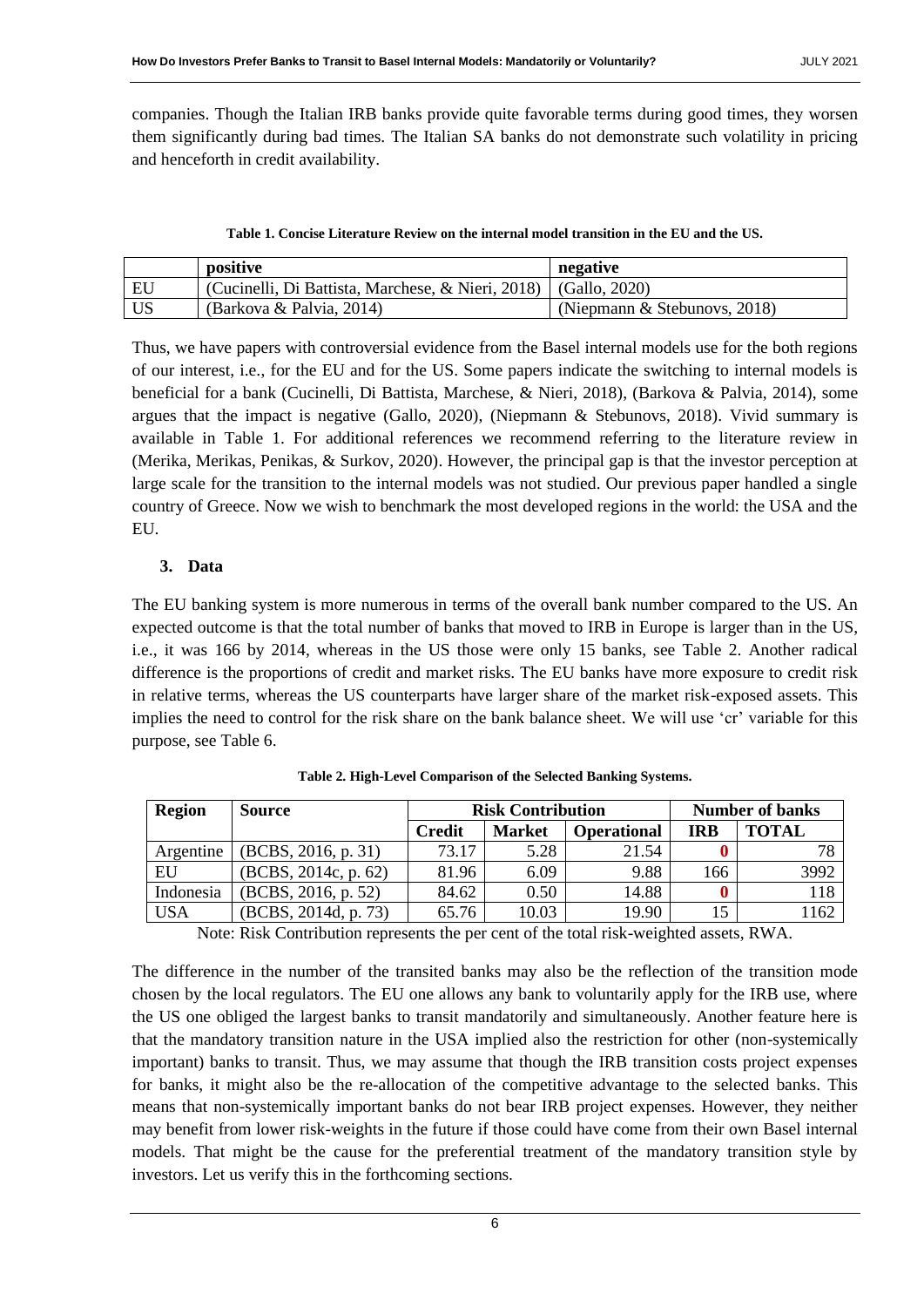When we verify the quote data availability for the IRB banks in the US and the EU, we find the following. All the US IRB banks have publicly listed stocks, whereas the majority of the EU IRB banks are private without publicly listed shares. That is why we decide to focus on the publicly listed banks. Those have stock quotes history. Thus, we may evaluate the IRB transition contribution to the stock performance. Overall, there are close to 40 EU IRB banks and 15 US IRB banks with public stocks. The dynamics of transition by number of banks is available in [Figure 1.](#page-6-0) However, the reliable data including that on financials is available for only 35 EU IRB banks and the 9 US IRB banks. As a benchmark we use 10 EU banks that never moved to IRB and 50 US banks that neither did it. Overall, we have 45 EU banks and 59 US banks. We cover the most extensive time period from the millennium to the end of 2019. We chose such an end date and excluded 2020 to avoid the COVID-related shocks on the stock market.



**Figure 1. Voluntarily IRB Transition Overpasses the US Mandatory One by Number of the Transited Banks.**

<span id="page-6-0"></span>A top-level view on the stock performance by bank types and regions does not provide us with the statistically significant conclusions. If we look at [Figure 2,](#page-7-0) we may see that the boxes for the EU banks are longer. This means that the majority of observations is more dispersed, than the stock returns for the US banks. The number of dots outside the box signals for the fat tails of the stock return distributions. This implies that the returns for the IRB banks have fatter tails than that for the non-IRB banks in both regions. The lines within the boxes indicate the median values for the stock returns. We see that on average the median returns for the IRB banks are lower than for the non-IRB ones all else being equal. However, given the overlap of the boxes, we cannot conclude that the return levels are statistically different for the IRB and non-IRB banks neither overall, nor for a particular region (the EU or the USA). This requires us to control for other bank specific performance indicators including the proportion for credit-risk-exposed assets. We described the rationale for this above.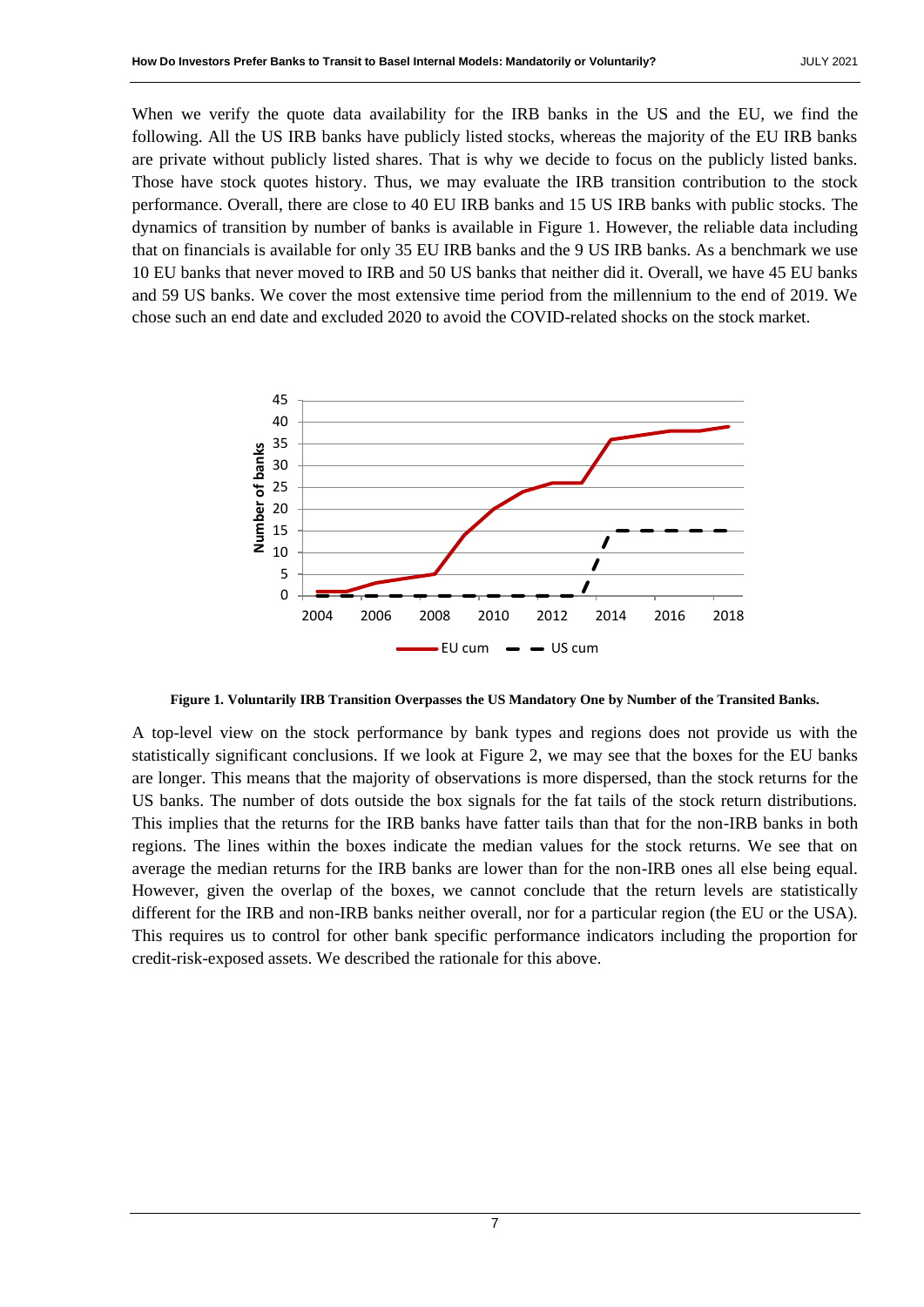

<span id="page-7-0"></span>**Figure 2. Stock Return Distribution is Wider for the EU Banks, than for the US Ones. It is Flatter for the IRB Banks Overall. The Mean Stock Returns Are on Average Lower for the IRB Banks, than for the non-IRB ones.**

When we look at the time series dynamics of the stock returns, we cannot definitely conclude that there is an observable difference in it. For details, please, refer to [Figure 3.](#page-7-1) This requires us again to consider the individual bank controls to properly disentangle the observed differences in the bank performance.



**Figure 3. IRB Banks Do Not Outperform Non-IRB Ones Overall.**

## <span id="page-7-1"></span>**4. Methodology**

#### **4.1.Difference in difference method**

We wish to find the determinants for the bank valuation. More specifically, to the growth in its valuation, i.e., for the stock return variable, see 'rr\_price' in [Table 6.](#page-15-0) We wish to extend the conventional list of the bank value drivers by the IRB-transition dummy variables. In this way we reproduce the methodology used in (Merika, Merikas, Penikas, & Surkov, 2020). We employ a difference-in-difference method (Wooldridge, 2009) as follows: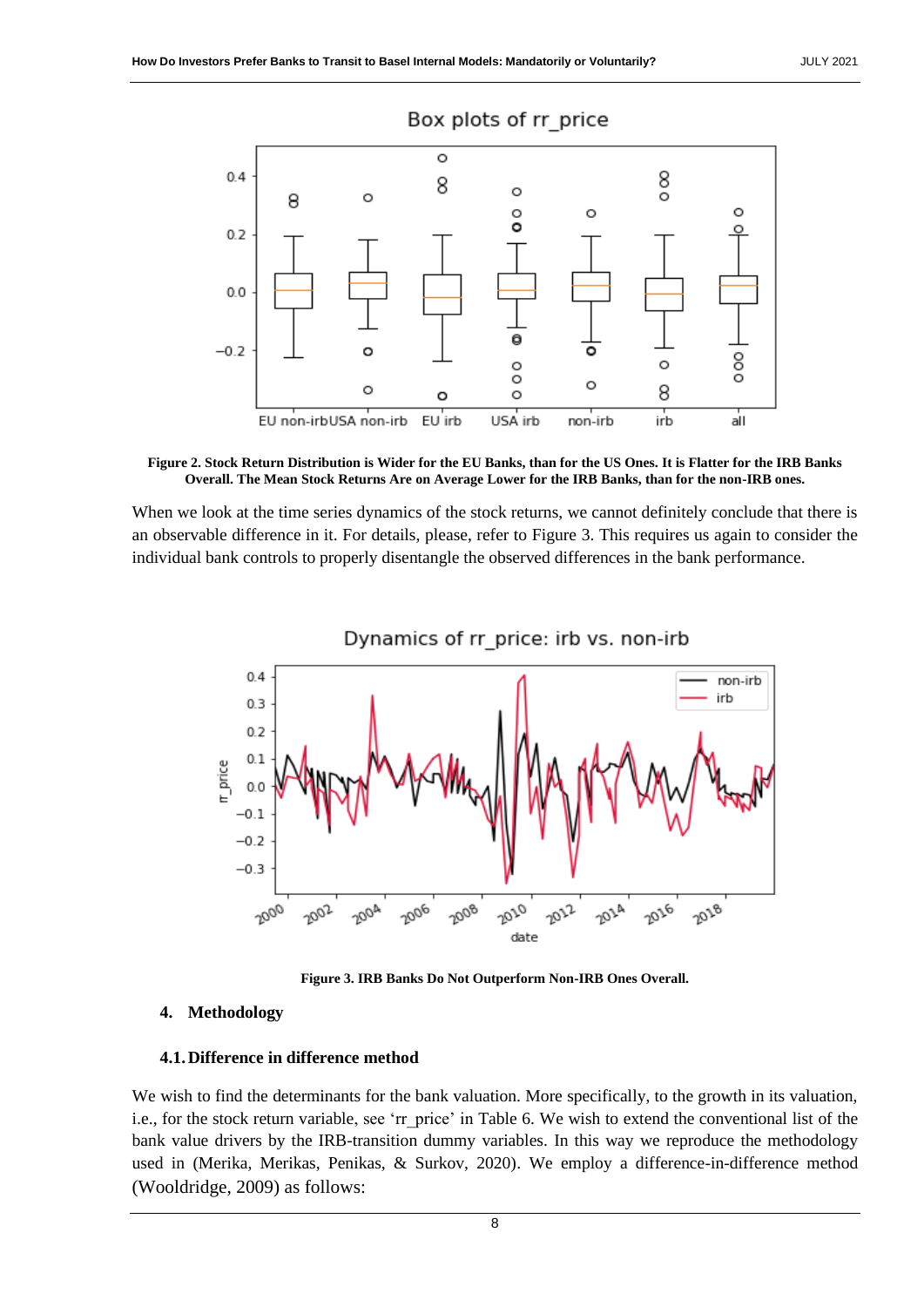$$
Y_{ii} = \beta_0 + \beta_1 \cdot d_{-}t_i + \beta_2 \cdot d_{-}irb_i + \beta_3 \cdot (d_{-}t_i \cdot d_{-}irb_i) + \sum_{k=1}^{K} \gamma_k \cdot z_{ki} + u_{it},
$$
\n[1]

where  $Y_i$  – dependent variable (stock return),  $Z_{ki}$  – k-th bank control variable, *i* - bank, *t* year,  $u_{it}$  - i.i.d. disturbance term, and

,

 $(\textit{pilot}; \textit{treatment} \textit{group})$  $(control\ group)$ ear,  $u_{ii}$  - i.i.d. disturbance term, an<br>  $(iv_{ii} =\begin{cases} 1, bank \ moved \ to \ IRB(\ pilot; i) \\ 0, \ otherwise(\ contract) \end{cases}$ *i.d. disturbance term, and*<br>*bank moved to IRB* (*pilot;treatment group d irb*  $\begin{cases} 1,$ *bank moved to IRB* (*pilot*; *treatmer*<br> $\begin{cases} 0, \text{ otherwise (control group)} \end{cases}$  $=\}$  $\overline{\mathcal{L}}$  $t_i = \begin{cases} 1, IR \\ 0, \end{cases}$ *I*, *IRB transition year and onwards*<br> *d* \_*t<sub>i</sub>* =  $\begin{cases} 1,$ *IRB transition year and onwards* | 1,*IRB transition year and onward*<br>|-<br>| 0, year prior to IRB transition  $\overline{\mathcal{L}}$ .

The coefficient  $\beta_3$  corresponds to the interaction dummy  $d_{-}t_i \cdot d_{-}irb_i = d_{-}t_i - irb_i$ . This dummy equals to one when a bank shifts to IRB in a particular year and onwards. When  $\beta_3$  is statistically significant and positive, the IRB transition pays off. Namely, the investors start valuing the IRB transited banks more all else being equal. When  $\beta_3$  is statistically significant and negative, the IRB transition does not pay off. It implies the under-valuation of a bank on average by investors after moving to the Basel internal models. Full list of variables under consideration is available in Annex 1.

#### **4.2.Chow**

Evaluating regression in the form of formula [1] is not sufficient to respond to our research question. We wish to know whether the voluntarily transition format to IRB in the EU produced any advantages to the bank valuation compared to the mandatory transition one in the USA. This actually means that we need to obtain the separate  $\beta_3$  coefficient estimates for the EU and the US banks. Obtaining such estimates is neither sufficient. We need to run a statistical procedure to verify where  $\beta_3$  for the EU is statistically different from  $\beta_3$  in the USA. For this reason, we modify our regression specification [1] in the following way:

$$
Y_{ii} = \beta_0 + \sum_{k=1}^{K} \gamma_k \cdot z_{kit} + u_{it} +
$$
  
+  $\beta_{11} \cdot d_{-}t_{i_{-}EU} + \beta_{21} \cdot d_{-}irb_{i_{-}EU} + \beta_{31} \cdot d_{-}t_{i_{-}}irb_{i_{-}EU} +$ ,  
+  $\beta_{12} \cdot d_{-}t_{i_{-}USA} + \beta_{22} \cdot d_{-}irb_{i_{-}USA} + \beta_{32} \cdot d_{-}t_{i_{-}}irb_{i_{-}USA}$  [2]

By using specification [2], we differentiate the coefficients for the EU and the US banks. This enables us to implement a Chow test procedure (Chow, 1960). Its idea is to check whether two subsamples may be merged and whether a pooled regression should be estimated, i.e.:

$$
H_0: \beta_{31} = \beta_{32} H_1: \beta_{31} \neq \beta_{32}
$$
 [3]

In case the coefficients from the hypothesis testing [3] occur to be statistically equal, we may conclude that the transitory mode does not matter. Equivalently, investors do not privilege neither the mandatory one, nor the voluntarily one. However, whence we find the statistically significant difference, we may argue that investors welcome a particular transitory mode.

#### **4.3.Resampling**

The complexity in estimating the regression [2] and running the hypothesis testing [3] comes from the control group attrition. This is typical for the EU banks. When the number of banks transiting to IRB rises, the number of non-IRB banks drops, respectively. When we mark all the banks that ultimately transited to the IRB as  $d\_irb_i = 1$ , we lose information from the times when those banks were still non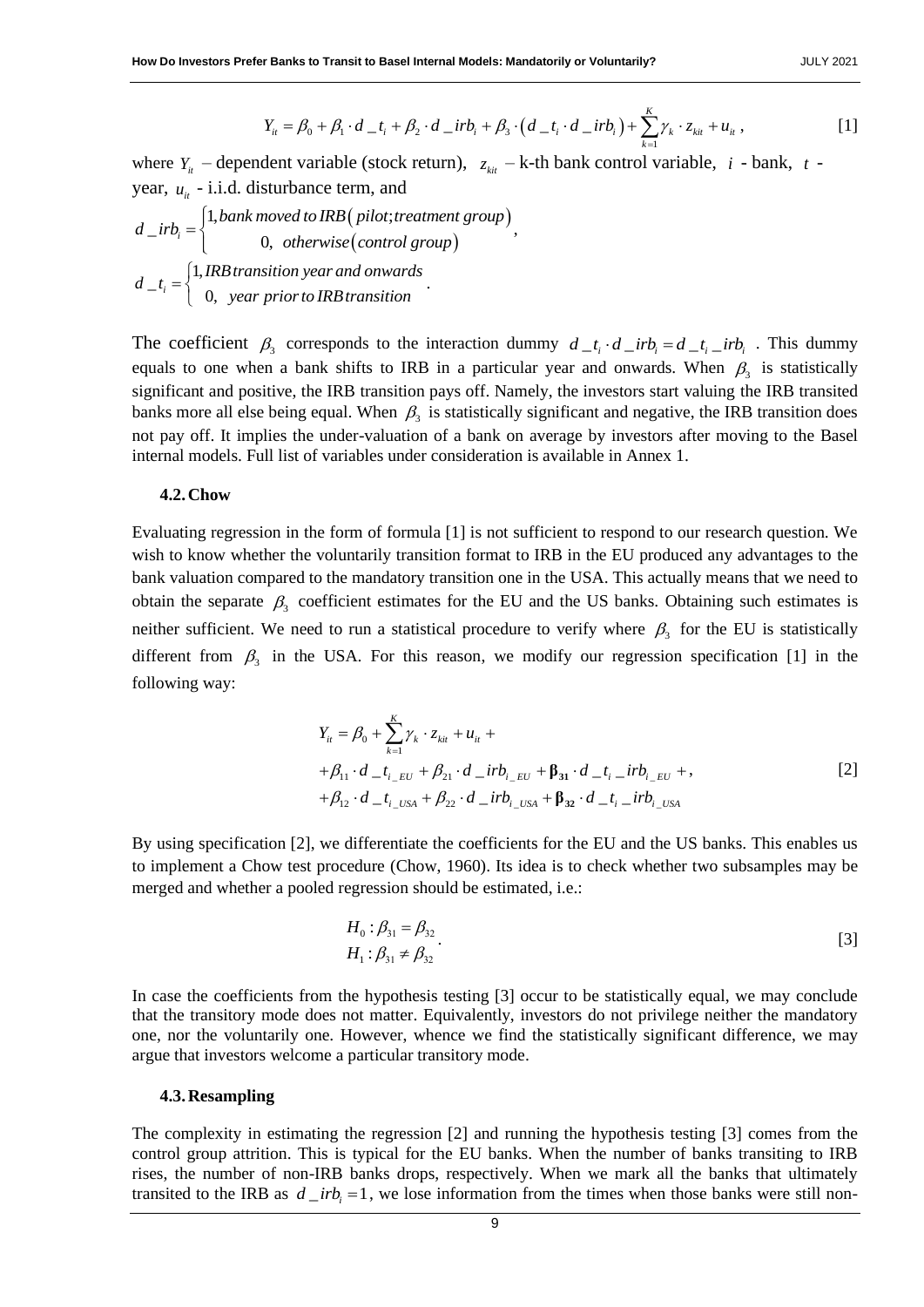IRB while some other banks already used IRB. When some of them were already IRB prior to the transition of the former ones, the late-movers could act as a control group. The conventional differencein-difference setting does not allow us to do this.

We faced this challenge first during the investigation of the Greek banks transition to IRB. Our findings are described in (Merika, Merikas, Penikas, & Surkov, 2020). To overcome the challenge, we use the data resampling approach. The idea is to create quasi-observations to delineate cases when the not yet transited IRB-banks were control ones for the other IRB-banks. By doing so, we resample our EU banks dataset from 45 banks to 3191 banks, see [Table 3.](#page-9-0) More details on the resampling techniques are available in (Penikas, Skarednova, Surkov, & Festa, 2021).

As for the US banks, we do not have such an obstacle. We do not need to resample the US banks. They all transited in the same moment in time. However, another challenge comes in when we pool the two regional subsets together. If we do not replicate the US banks' sample, the proportion of the US banks becomes lower compared to the number of the EU-resampled banks. This is the "set I" in [Table 3.](#page-9-0) To resolve the obstacle, we proportionately replicate the number of the US banks. The number of EU banks in the original sample equals to 76% of the number of the US banks (i.e., 45 to 59). Then after EU banks' resampling, we wish to have so many US banks that the proportion of 76% holds. That is why we create 4071 clones of the US banks to have the ultimate number of 4130. This is "set II" in [Table 3.](#page-9-0)

However, sets I and II may have a shortcoming. They have different proportions of the IRB and non-IRB banks. The number in the EU IRB banks is almost four times larger than the number of the EU non-IRB ones. Same time the US IRB banks form a fifth of the US non-IRB ones. That is why we wish to have a sample where the proportion of the IRB to non-IRB banks is comparable for the EU and the US regions. We have no reliable data to extend the EU banks' sample. This is why we decide to reduce the number of the US non-IRB banks. We preserve the ratio of around three to four as the proportion of the IRB banks' number to the non-IRB ones in both regions. This is "set III" i[n Table 3.](#page-9-0)

<span id="page-9-0"></span>

|             |      | <b>IRB</b> |       |     | Non-IRB    |       |              |                      |                  |      | IRB / Non-<br><b>IRB</b> |
|-------------|------|------------|-------|-----|------------|-------|--------------|----------------------|------------------|------|--------------------------|
|             | EU   | USA        | Total | EU  | <b>USA</b> | Total | Total:<br>EU | Total:<br><b>USA</b> | EU<br><b>USA</b> | EU   | <b>USA</b>               |
| $(a)$ -I,II | 35   | 9          | 44    | 10  | 50         | 60    | 45           | 59                   | 0.76             | 3.50 | 0.18                     |
| set I       | 2342 | 9          | 2351  | 849 | 50         | 899   | 3191         | 59                   |                  | 2.76 | 0.18                     |
| setII       | 2342 | 630        | 2972  | 849 | 3500       | 4349  | 3191         | 4130                 | 0.77             | 2.76 | 0.18                     |
| $(b)$ -III  | 35   | 9          | 44    | 10  | 3          | 13    | 45           | 12                   | 3.75             | 3.50 | 3.00                     |
| setIII      | 2342 | 624        | 2966  | 849 | 226        | 1075  | 3191         | 850                  | 3.75             | 2.76 | 2.76                     |

## **Table 3. The Data Sets Composition By IRB and Non-IRB Banks.**

Using the described sets II and III is a way to run robustness check of our findings based on "set I". If we come to the similar conclusions for all the three sets in terms of  $\beta_3$  coefficients equality for the EU and the US subsamples, then we may be sure that our findings are trustworthy.

# **5. Empirical Findings**

We present the core regression estimates in [Table 4.](#page-10-0) Alternative specification is available in Annex, see [Table 8.](#page-18-0) The goodness-of-fit measure is not high. The adjusted R-squared is around 3-5%. We are satisfied with it for two reasons. First, this is a typical situation for the empirical research. For instance, (Titova, Penikas, & Gomayun, 2020, p. Table 5) demonstrate 9%. Second, here we are interested neither in the goodness-of-forecast, not in the goodness-of-fit of the model. We wish to disentangle the impact of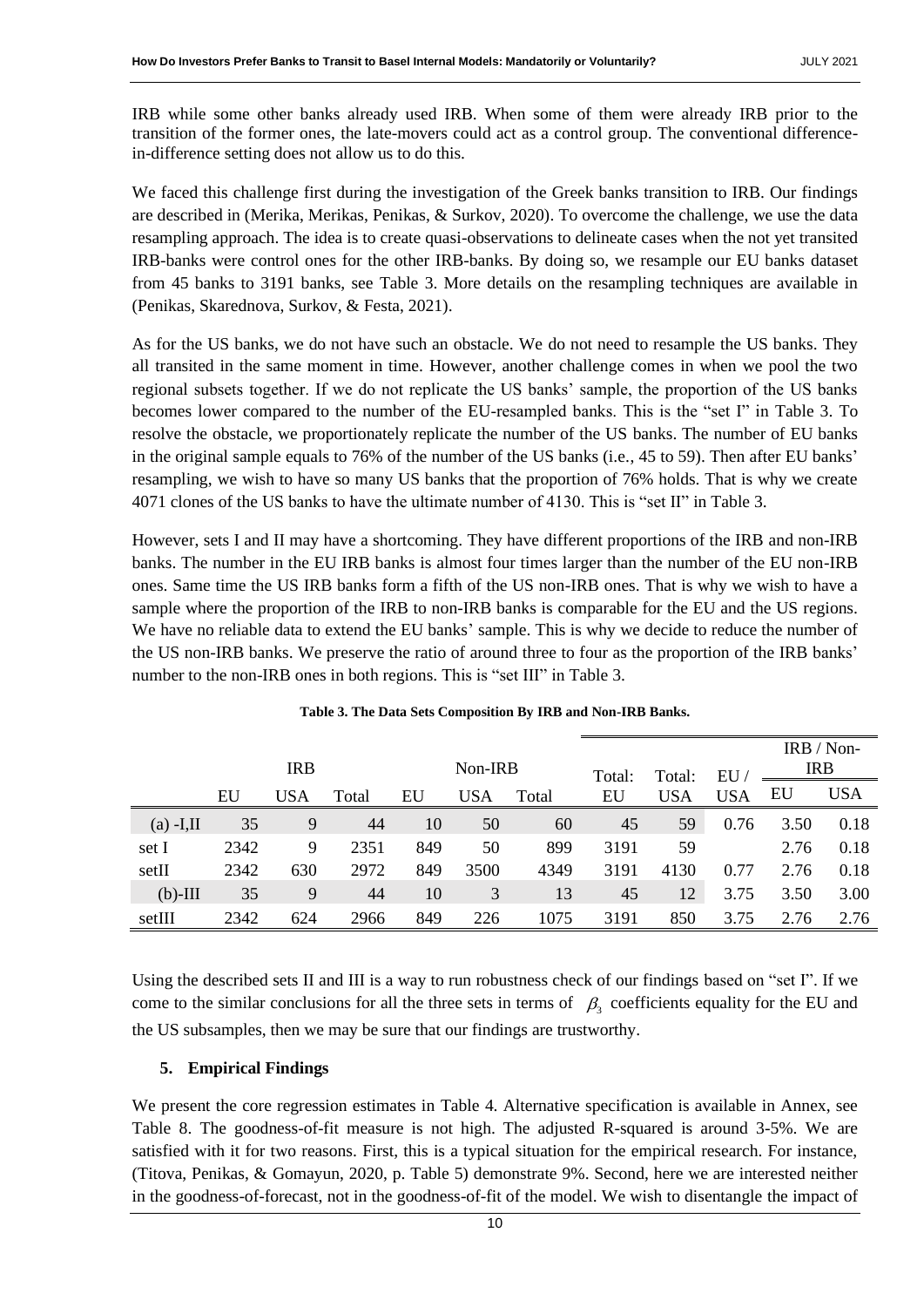the bank specific variables and the indicators of the IRB transition. This means that we target obtaining and interpreting the regression coefficients. In case the latter ones are statistically significant, we may derive conclusions upon the dependence sign (if t-values are in-between one and two) or upon the quantitative scale (if t-values exceed two). That is why we proceed with the precise focus on analyzing the regression coefficients' statistical significance.

We find that the investors prefer taking on the market risk than the credit one. We conclude this by observing the negative coefficient for the proportion of credit risk-exposed assets on the balance. The coefficient for ROE is statistically positive. As one may intuitively expect the more profitable the bank is, the larger its stock grows. On average every ten percentage points in equity returns add another one percentage point of stock return growth per annum. This corresponds to the previous findings (Merika, Merikas, Penikas, & Surkov, 2020, pp. Table 9, variable - roa).

The larger the bank is, the less its stock grows. We conclude this from observing the statistically negative sign for the logarithm of total assets variable (lnTA). First, this coincides to the previously revealed stylized facts about banks. For instance, see (Titova, Penikas, & Gomayun, 2020, pp. Table 3, variable size) or (Merika, Merikas, Penikas, & Surkov, 2020, pp. Table 9, variable - ta). Second, in essence this might be the investors' reflection of a systemic risk cost. This means the larger the bank is, the more systemic risk is allocated to it. That is why it is less systemically stable compared to its smaller peers.

Let us look at the IRB transition indicators. All else being equal joining the IRB cohort reduces the stock returns by around one to two percent per annum for the EU banks, see 'q\_irb\_eu' coefficients. As for the US IRB banks there is no such a distinct group effect. The overall time trend is slightly positive. On average stock returns augment by around 0.5 to one percent per annum, though the estimate is not robust. This holds true for both regions of the EU and the US, see coefficients 'q\_t'.

The most interesting is the IRB interaction dummy. First of all, it is significant in mostly all specifications at 1% confidence level. Second, the coefficient signs are persistent per regions for all the three subsets. The key finding is that it is negative for the EU banks and positive for the US counterparts. The voluntarily IRB transition in the EU subtracts around two per cent per annum from the transited banks' stock returns. On opposite, the mandatory IRB transition in the US adds around 0.6 per cent to the transited banks' stock returns all else being equal.

The finding on the EU banks in [Table 4](#page-10-0) coincides with our conclusions for its subset. Namely, we also found negative impact for a single EU country, i.e., for Greece (Merika, Merikas, Penikas, & Surkov, 2020). However, the finding about the US banks is novel.

| $rr\_price, %$ |              |               |              |  |  |
|----------------|--------------|---------------|--------------|--|--|
|                | set I        | set II        | set III      |  |  |
| No. Obs        | 88063        | 408085        | 149948       |  |  |
| Adj. R-sq      | 0.016        | 0.018         | 0.018        |  |  |
| Intercept      | $6.0389***$  | $1.4337***$   | $-1.2985***$ |  |  |
|                | (0.8138)     | (0.2320)      | (0.4910)     |  |  |
| $q$ _irb_eu    | $-1.7307***$ | $-3.3537***$  | $-1.9710***$ |  |  |
|                | (0.1410)     | (0.1018)      | (0.1288)     |  |  |
| q_irb_usa      | $-0.1829$    | $-0.5466$ *** | $-0.1413$    |  |  |
|                | (0.6259)     | (0.1169)      | (0.1349)     |  |  |

<span id="page-10-0"></span>**Table 4. Switching to Internal Models Implies Growth in Stock for Mandatorily Transition in the USA and Negative One in the EU.**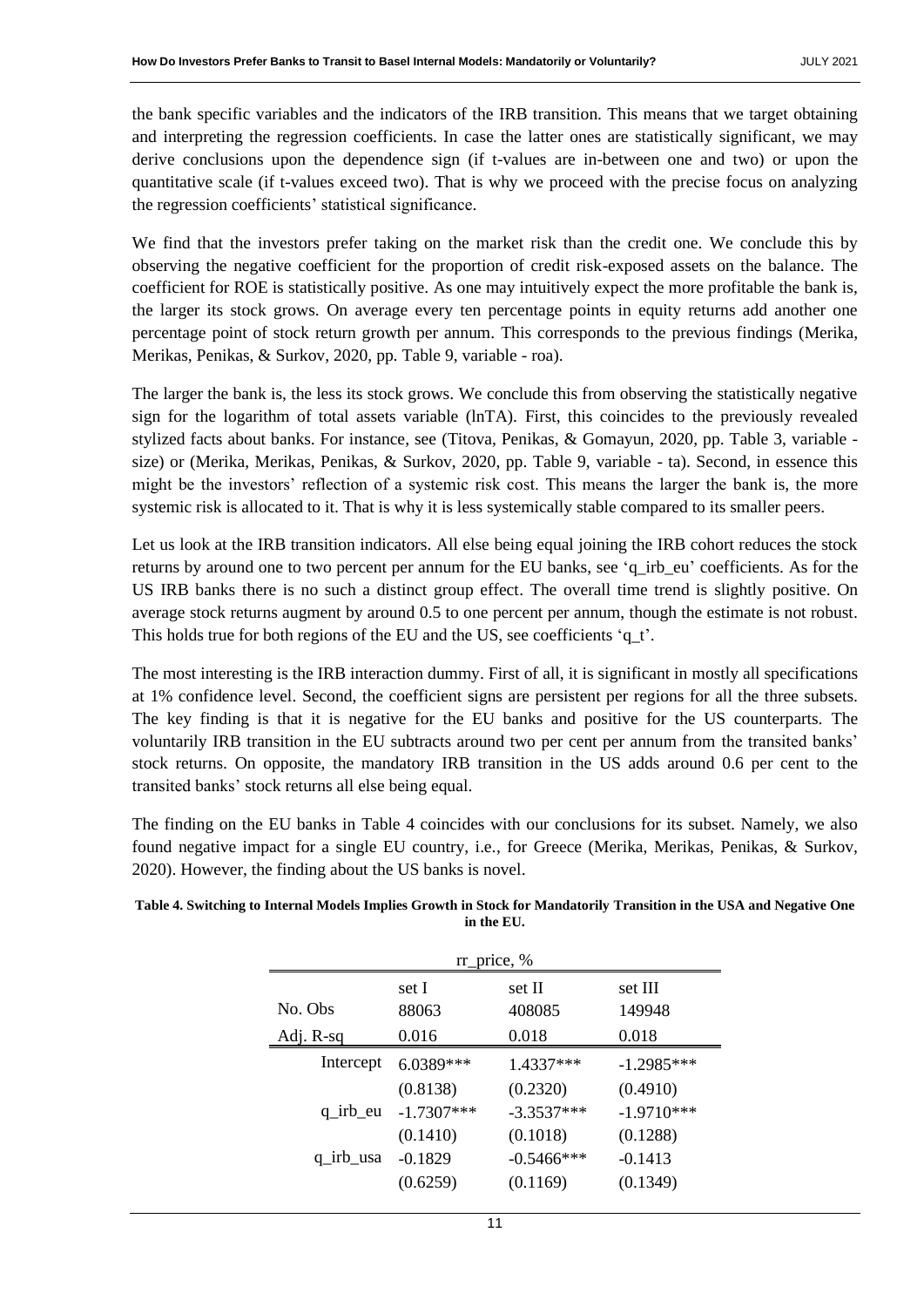| $q_t$ eu      | 0.7737       | 0.1377       | $-0.0922$    |
|---------------|--------------|--------------|--------------|
|               | (0.6982)     | (0.6078)     | (0.6353)     |
| q_t_usa       | 0.4476       | $0.5218***$  | $0.4035***$  |
|               | (0.4456)     | (0.0532)     | (0.0626)     |
| $q_t$ irb_eu  | $-1.6315**$  | $-0.5443$    | $-1.4930**$  |
|               | (0.7764)     | (0.7280)     | (0.7402)     |
| $q_t$ irb_usa | 0.4476       | 0.5218***    | 0.4035***    |
|               | (0.4456)     | (0.0532)     | (0.0626)     |
| lnTA          | $0.3495***$  | $-0.1874***$ | 0.5399***    |
|               | (0.0511)     | (0.0231)     | (0.0415)     |
| cr            | $-0.0787***$ | $-0.0139***$ | $-0.0179***$ |
|               | (0.0079)     | (0.0020)     | (0.0026)     |
| roe           | $0.1044***$  | $0.1160***$  | $0.1005***$  |
|               | (0.0090)     | (0.0049)     | (0.0079)     |
| car           | $-0.2006***$ | $0.0981***$  | $-0.0361$    |
|               | (0.0326)     | (0.0057)     | (0.0260)     |
|               |              |              |              |

Standard errors in parentheses.

 $*$  p $< 1$ ,  $*$  $*$  p $< 0.05$ ,  $*$  $*$  $*$  p $< 0.01$ 

As discussed, we run a Chow test to verify whether the IRB interaction dummy's coefficients are statistically different for the EU and the US banks. We confirm the statistical difference. This means that the mandatory IRB transition is better perceived by the investors in the bank stocks. However, this is the mean level (or so to say, return) perspective. Let us cross-check our findings in terms of the risk-return paradigm. In case higher returns got associated with higher risk, then actually there is no improvement in the risk-return ratio.

That is why we use our regression specification and substitute the dependent variable with the standard deviation of the stock quotes for the selected banks. We report the estimates in [Table 5.](#page-11-0) As we can see, the switch to the internal models (see coefficient for 'q\_t\_irb\_...') is significantly positive for the EU and negative for the US. That said, the American bank stock became not only more yielding all else being equal, but also less risky than investing in the equities of their EU counterparts. Let us also note that the explained variance for risk (stock quote standard deviation) as an explanatory variable rose materially to above 20% in terms of the adjusted R-squared compared to the level of around 1% for the levels (In Annex 4 we additionally estimate baseline regressions for the quote levels and we see that the low explanatory power is an attribute of the conventional bank value drivers).

<span id="page-11-0"></span>

| Table 5. Switching to Internal Models Is Associated with Decline In Stock Price Volatility in the USA and Rise in the EU. |  |  |  |
|---------------------------------------------------------------------------------------------------------------------------|--|--|--|
|---------------------------------------------------------------------------------------------------------------------------|--|--|--|

| $rr\_price\_std, %$ |           |              |             |  |
|---------------------|-----------|--------------|-------------|--|
|                     | set I     | set II       | set III     |  |
| No. Obs             | 87988     | 407941       | 149874      |  |
| Adj. R-sq           | 0.244     | 0.191        | 0.266       |  |
| Intercept           | 0.4064    | $10.7557***$ | $4.6717***$ |  |
|                     | (0.6560)  | (0.2893)     | (0.4268)    |  |
| $q$ _irb_eu         | 3.1490*** | 2.8758***    | 3.2324***   |  |
|                     | (0.1155)  | (0.1059)     | (0.1176)    |  |
| q_irb_usa           | $-0.1006$ | 1.8898***    | $0.4093***$ |  |
|                     | (0.9103)  | (0.1357)     | (0.1470)    |  |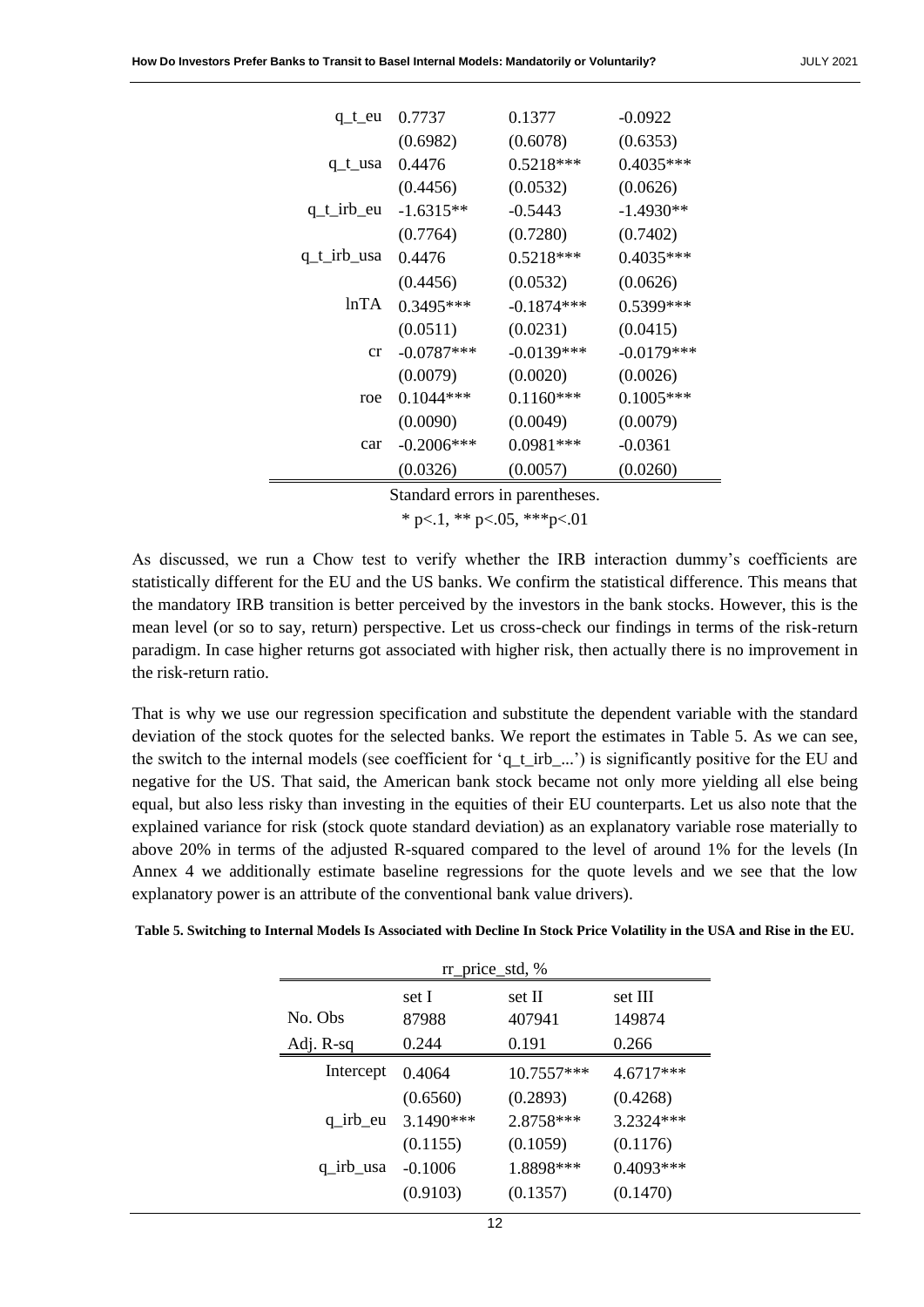| q_t_eu       | $-2.1623***$ | $1.7672***$  | $-1.5126**$  |
|--------------|--------------|--------------|--------------|
|              | (0.6616)     | (0.6139)     | (0.6265)     |
| q_t_usa      | $-3.1881***$ | $-2.4507***$ | $-3.1739***$ |
|              | (0.5499)     | (0.0648)     | (0.0721)     |
| $q_t$ irb_eu | $2.1997***$  | 0.9127       | $1.6278**$   |
|              | (0.7646)     | (0.7258)     | (0.7395)     |
| q_t_irb_usa  | $-3.1881***$ | $-2.4507***$ | $-3.1739***$ |
|              | (0.5499)     | (0.0648)     | (0.0721)     |
| lnTA         | 1.2907***    | $0.4474***$  | $1.2850***$  |
|              | (0.0394)     | (0.0204)     | (0.0356)     |
| cr           | $0.0375***$  | $0.0153***$  | $0.0123***$  |
|              | (0.0062)     | (0.0023)     | (0.0029)     |
| roe          | $-0.3661***$ | $-0.4277***$ | $-0.4505***$ |
|              | (0.0071)     | (0.0067)     | (0.0071)     |
| car          | $0.4158***$  | $-0.0546***$ | $0.2457***$  |
|              | (0.0265)     | (0.0076)     | (0.0220)     |
|              |              |              |              |

Standard errors in parentheses.

\* p $< 1$ , \*\* p $< 0.05$ , \*\*\* p $< 0.01$ 

We wish to schematically present the estimated coefficients from the three subsets we looked at for the risk and returns effects after transiting to the internal models, see [Figure 4.](#page-12-0) Those are coefficients for 'q\_t\_irb\_' variables from [Table 4](#page-10-0) and [Table 5.](#page-11-0) We may see a drastic divergence in effects from transiting to the internal models.



Risk (Stock Return St.dev.)

<span id="page-12-0"></span>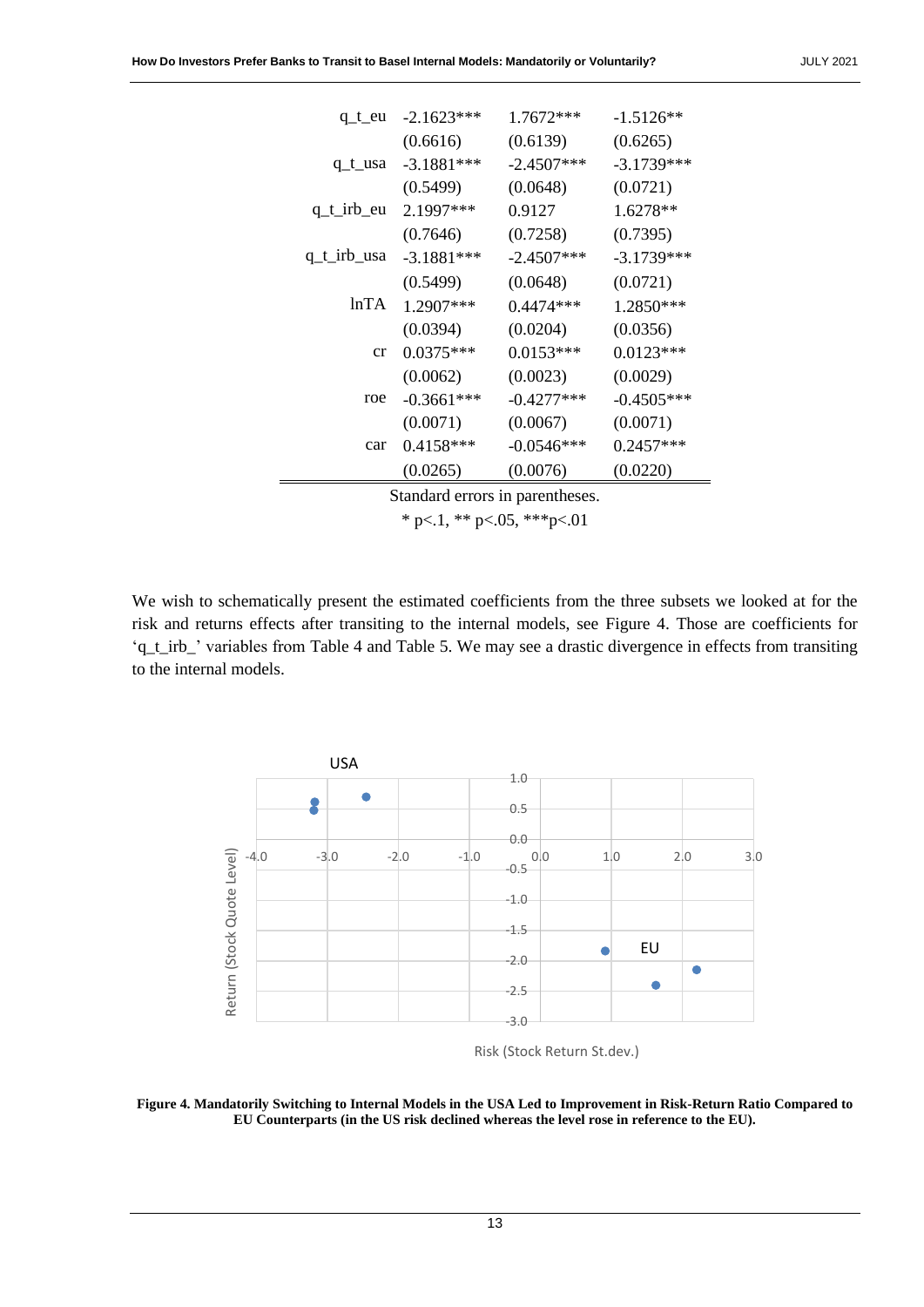## **6. Discussion and Conclusions**

The COVID crisis has recaptured much attention from the topics being important on its eve. The implementation of the Basel III and the Basel Framework was a noticeable stage in the world of the prudential banking regulation prior to 2020. The Basel Framework continues the Basel II concept. It allows banks to use internal models for the credit and market risk assessment. To make use of such models, banks have to apply to a local regulator. Then they pass the prudential validation and may exercise all the benefits associated with such transition. The immeasurable benefit is the improvement of the risk management systems. The quite tangible one might be the reduction of the prudential risk weights and the consequent possibility to transact larger business. It may be corporate lending or the investment banking one. However, the particular local regulator decides how banks may apply and transit. It may be the voluntary style adopted in the EU. Alternatively, it may be the mandatory one implemented in the USA.

Though the amount of the banking assets covered by the Basel internal models is around 40% of the world GDP, there are still countries that are compliant with the Basel regulation, but have no banks running the internal models. More often those are emerging market economies. Take Argentine and Indonesia as an example. Then the natural question is whether such countries should push for the IRB adoption by their home banks in a mandatory fashion or should leave it in a voluntary form.

Our paper presents the novel result by answering this question. We employ difference-in-difference method for a population of the EU and the US banks. We explain the data resampling done in order to capture the increase in the number of the IRB transited banks in the EU. Finally, we obtain robust results. Generally, bank investors favor the mandatory IRB transition more, than the voluntarily one. This conclusion specifically comes from the risk and return implications. First, we find that all else being equal the US IRB bank stock returns rise after the mandatory transition by 0.6 per cent per annum more compared to its non-IRB peers, whereas its EU IRB counterparts lose around two per cent per annum after the voluntarily transition benchmarked to local non-IRB banks. Second, all else being equal such a transition to internal models is associated by investors with decline in stock price fluctuations in the US and its rise in the EU all else being equal. Thus, the quotes of the US banks with the internal models start to yield higher returns and lower risks than banks without such models. We may say that the former banks quotes get more prestige with the investors. As for the EU, the situation is right the opposite. The quotes of banks with the approved internal models for the prudential use start yielding less and their volatility rises compared to the stock of banks that did not transit. We acknowledge that the revealed effects might be in part driven by the liquidity of the selected bank quotes. However, controlling for this is a separate research path that we plan to undertake in the future as it requires substantial extra data download.

When discussing our findings, we need to admit that we are unable to disentangle two probable causes for it. From one side, we strongly believe that the positive perception of the mandatory IRB transition comes from the vicious cycle breach. Investors know that moving to IRB improves the risk-management and the bank stability overall. This implies that they can discount the future cash flows from this bank by a lower discount rate. Thus, the valuation gets higher. However, such calculations may be accompanied with sideeffects. Those are the absence of the transition precedent in a given country and the uncertainty in the project costs given the permanent banking regulation evolution. Thus, like with Akerlof's 'lemons' the IRB market does not appear. Banks do not transit. Then to offset for such a market failure the regulator's prescription to deliberately transit adds certainty and allows benefiting from the improved riskmanagement processes.

Nevertheless, such a rationale is only a single side of a coin. For a fair assessment we need to consider another side of it. We need to recall that the mandatory transition in the US took place only for the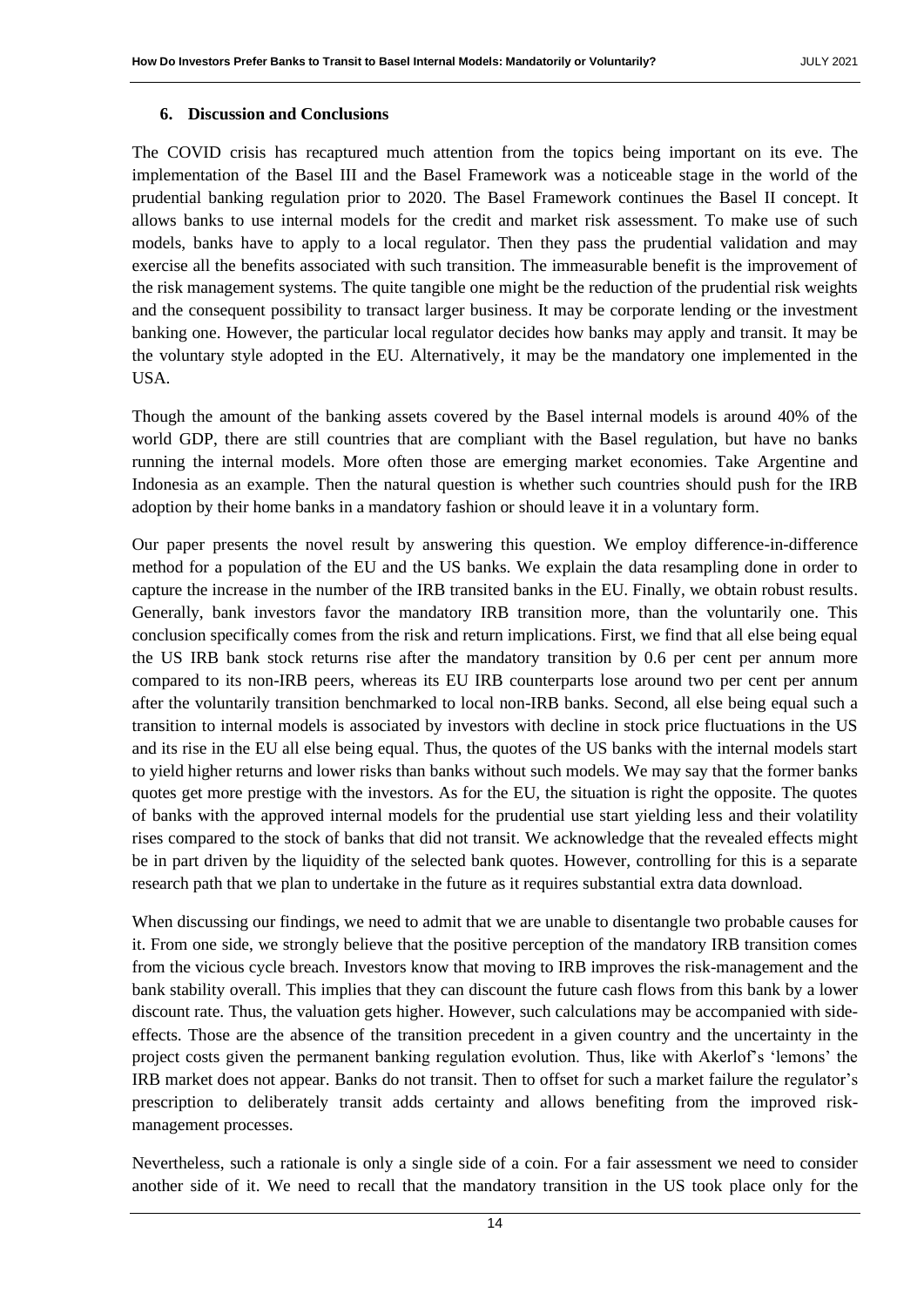systemically important banks, whereas all the other banks were forbidden from applying and running the IRB models. This means that the US domestic systemically important banks got not only the extra burden of the IRB project expenses, but they also got the unique prospect of extra business and henceforth extra profits when the lower risk-weights from the internal models are in use instead of the higher standardized ones.

From here we may derive a recommendation for the emerging market economies like Argentine and Indonesia. In case the regulators wish the banks do gain in value when starting running the Basel internal models, they should design the mandatory transition for the selected group (for instance, for the domestic systemically important ones). Such a step should be accompanied by a limitation for the banks outside the selected group to apply for an equivalent IRB transit. Otherwise, when the mandatory transition for the D-SIBs is in place together with the possibility of the other players to voluntarily apply for the Basel internal models we may except that there is no valuation premium like the one that we revealed in our research.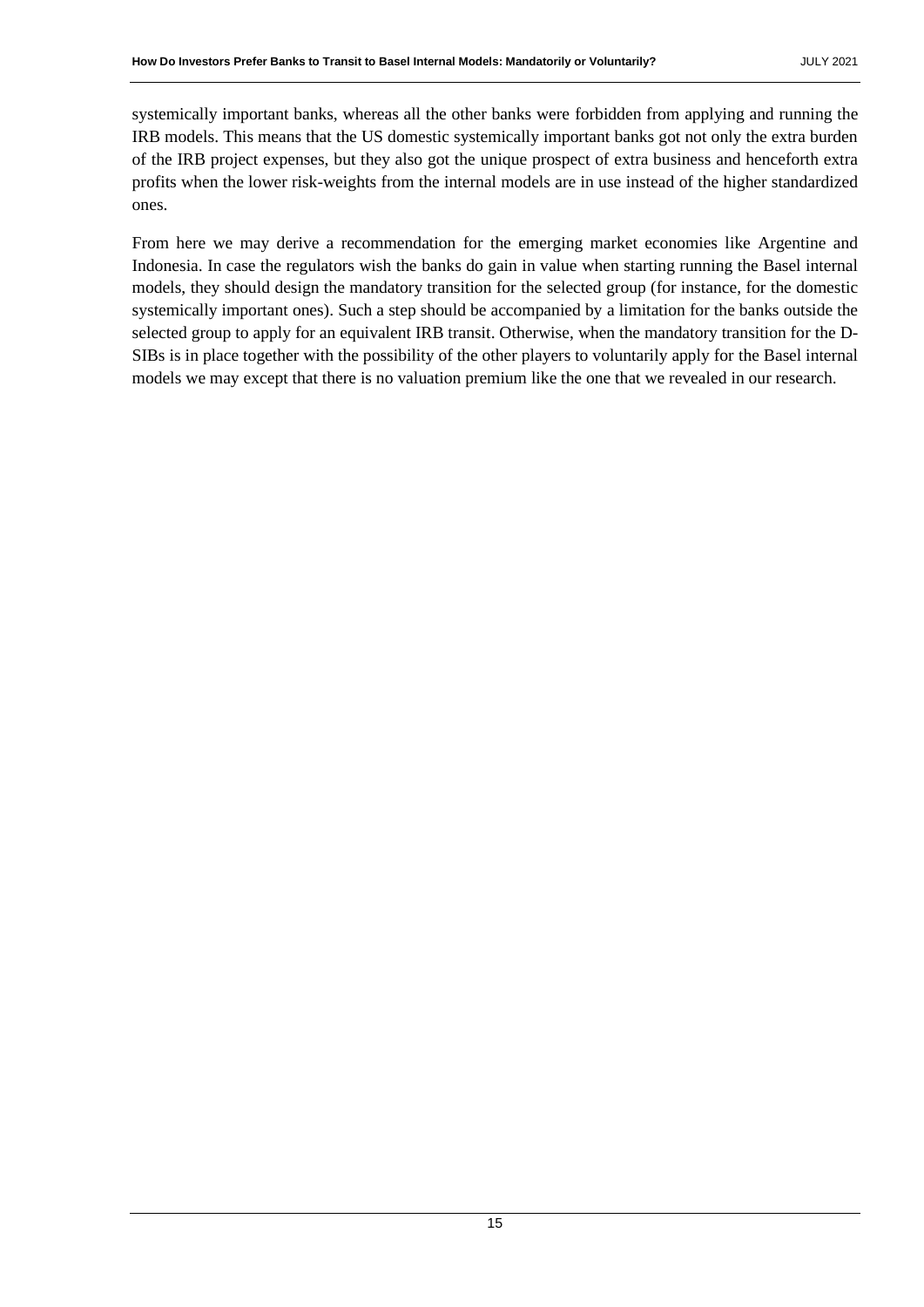# **Annex 1. Variables Description.**

| No. | variable | unit       | description                                                          | <b>Source</b> |
|-----|----------|------------|----------------------------------------------------------------------|---------------|
| 1.  | $t_a$    | bn. USD    | <b>BS</b> total assets                                               | Bloomberg     |
| 2.  | lnTA     | ln(USDbn)  | Logarithm of total assets                                            | Calculated    |
| 3.  | $t_e$    | bn. USD    | BS total equity                                                      | Bloomberg     |
| 4.  | cash     | bn. USD    | BS cash and near cash item                                           | Bloomberg     |
| 5.  | $n_i$    | bn. USD    | BS net income                                                        | Bloomberg     |
| 6.  | $non_i$  | bn. USD    | BS non-interest income                                               | Bloomberg     |
| 7.  | $i_i$    | bn. USD    | BS interest income                                                   | Bloomberg     |
| 8.  | t_loans  | bn. USD    | BS total loans (gross)                                               | Bloomberg     |
| 9.  | n_loans  | bn. USD    | BS total loans (net)                                                 | Bloomberg     |
| 10. | cash_seq | bn. USD    | BS cash and marketable securities                                    | Bloomberg     |
| 11. | car      | pp.        | BS tier 1 capital adequacy ratio                                     | Bloomberg     |
| 12. | roe      | pp.        | Return on equity                                                     | Bloomberg     |
| 13. | roa      | pp.        | Return on assets                                                     | Bloomberg     |
| 14. | pe       | pp.        | Price to equity ratio                                                | Bloomberg     |
| 15. | pb       | pp.        | Price to book ratio                                                  | Bloomberg     |
| 16. | price    | <b>USD</b> | Market share price                                                   | Bloomberg     |
| 17. | close    | <b>USD</b> | Market share price                                                   | Yahoo Fin.    |
| 18. | rr_price | pp.        | $(Pricet/Pricet-1 - 1)$                                              | Calculated    |
| 19. | rr_close | pp.        | $(Close_t / Close_{t-1} - 1)$                                        | Calculated    |
| 20. | $d$ _irb | dummy      | 1 - for IRB (IM) banks, 0 - else                                     | Calculated    |
| 21. | $d_t$    | dummy      | 1 - for quarter when bank transited to IRB (IM), 0 - else            | Calculated    |
| 22. | d_region | dummy      | 1 - for EU,0 - USA                                                   | Calculated    |
| 23. | cr       | pp.        | Credit risk exposure $prox_y = (t_0a_n)/ (t_0a_n)$<br>cash_seq-cash) | Calculated    |

<span id="page-15-0"></span>**Table 6. List of Variables Considered During the Research.**

Note: pp. – percentage points; BS – balance sheet.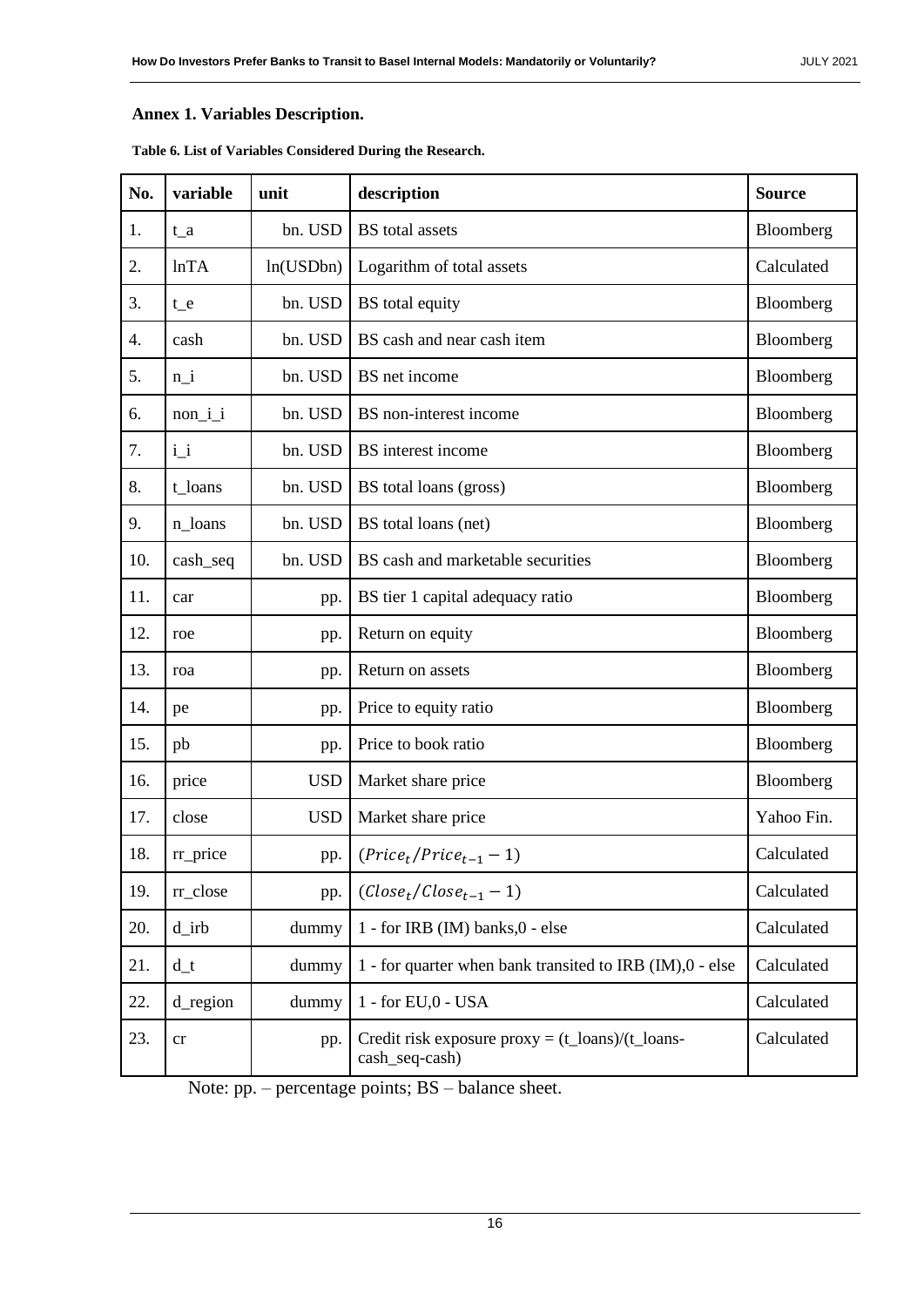



**Figure 5. EU IRB Banks Do Not Outperform That of the Non-IRB Peers on Average.**



**Figure 6. The US IRB Banks, On Opposite, Do Outperform on Average.**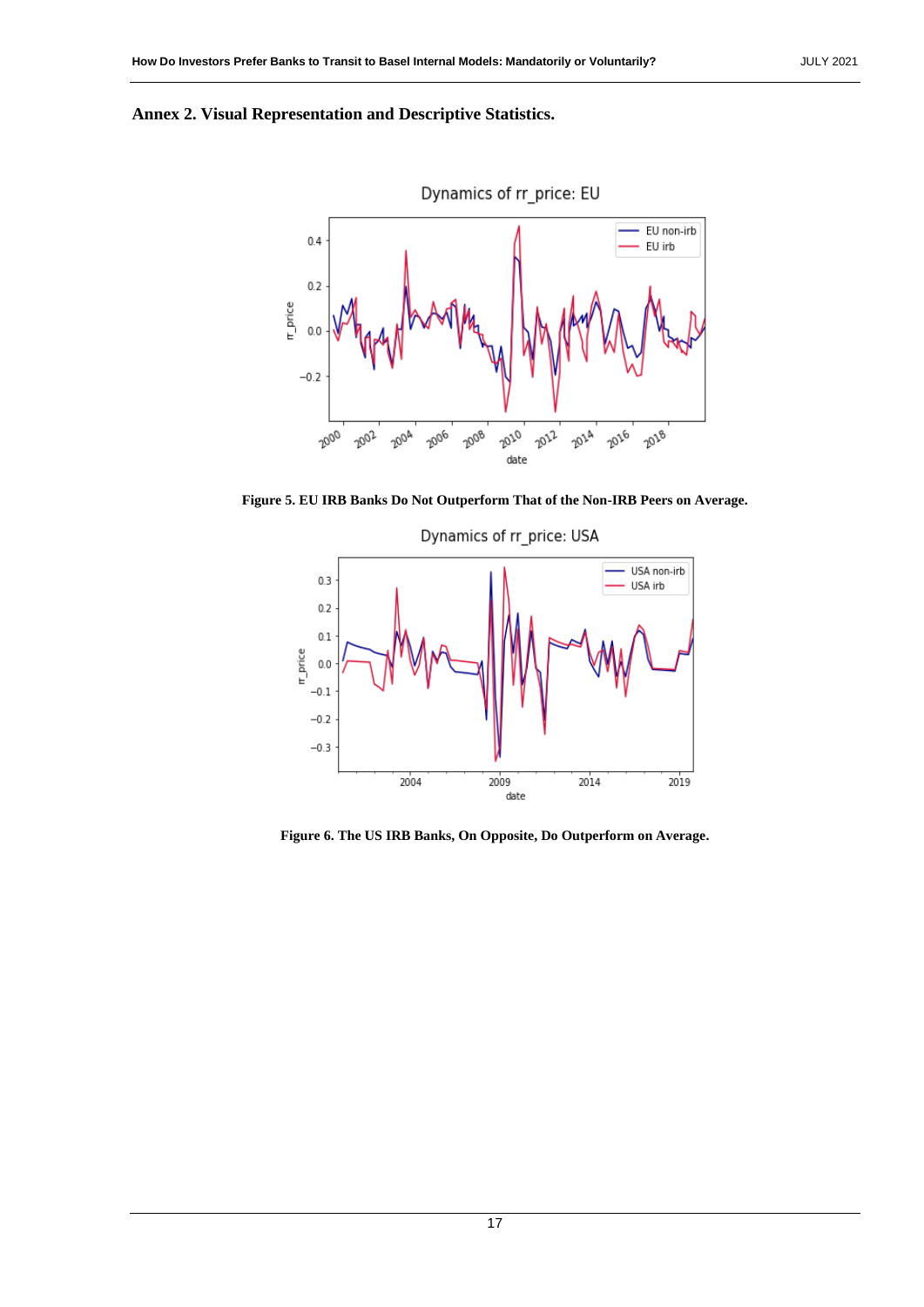| No.            | <b>VarName</b> | EU          | <b>USA</b> | <b>Total</b> |
|----------------|----------------|-------------|------------|--------------|
| 1              | $t_a$          | 1 027.04    | 140.02     | 466.25       |
|                |                | 57.09       | 6.35       | 21.95        |
| 3              | $t_e$          | 80.95       | 2.25       | 35.27        |
|                |                | 6.46        | 0.10       | 2.76         |
| $\overline{4}$ | cash           | 63.12       | 4.29       | 25.80        |
|                |                | 5.11        | 0.25       | 1.90         |
| 5              | n i            | 2.62        | 0.30       | 1.15         |
|                |                | 0.32        | 0.02       | 0.12         |
| 6              | $non_i$        | 4.07        | 0.77       | 1.97         |
|                |                | 0.33        | 0.04       | 0.12         |
| $\overline{7}$ | $i_i$          | 13.82       | 1.00       | 5.35         |
|                |                | 1.24        | 0.05       | 0.43         |
| 8              | t_loans        | 603.61      | 61.87      | 260.83       |
|                |                | 41.02       | 2.60       | 15.46        |
| 9              | loans<br>n     | 573.74      | 60.64      | 249.35       |
|                |                | 38.25       | 2.55       | 14.45        |
| 10             | cash_seq       | 148.44      | 22.37      | 68.45        |
|                |                | 8.73        | 1.30       | 3.37         |
| 11             | car            | 11.43       | 12.17      | 11.91        |
|                |                | 0.08        | 0.05       | 0.04         |
| 12             | roe            | 5.68        | 10.42      | 8.74         |
|                |                | 0.29        | 0.11       | 0.13         |
| 13             | roa            | 0.32        | 1.04       | 0.78         |
|                |                | 0.02        | 0.01       | 0.01         |
| 14             | pe             | 26.13       | 17.92      | 20.81        |
|                |                | 1.90        | 0.32       | 0.70         |
| 15             | pb             | 1.17        | 1.64       | 1.47         |
|                |                | 0.02        | 0.01       | 0.01         |
| 16             | price          | 2 502.15    | 39.49      | 945.20       |
|                |                | 285.77      | 0.71       | 106.00       |
| 17             | Close          | 101.63<br>1 | 32.18      | 411.90       |
|                |                | 95.35       | 0.63       | 34.38        |
| 18             | rr_price       | $-0.97\%$   | 2.12%      | 0.99%        |
|                |                | 0.19%       | 0.39%      | 0.18%        |
| 19             | rr_close       | $-0.78%$    | 2.51%      | 1.34%        |
|                |                | 0.36%       | 0.16%      | 0.16%        |
| 23             | cr%            | 86.66       | 92.86      | 90.60        |
|                |                | 0.21        | 0.21       | 0.16         |

**Table 7. Descriptive Statistics for the Banks in the Sample.**

Note: first line presents the mean values; the second row stands for the standard error. Number in first column is put for convenient correspondence with [Table 6.](#page-15-0)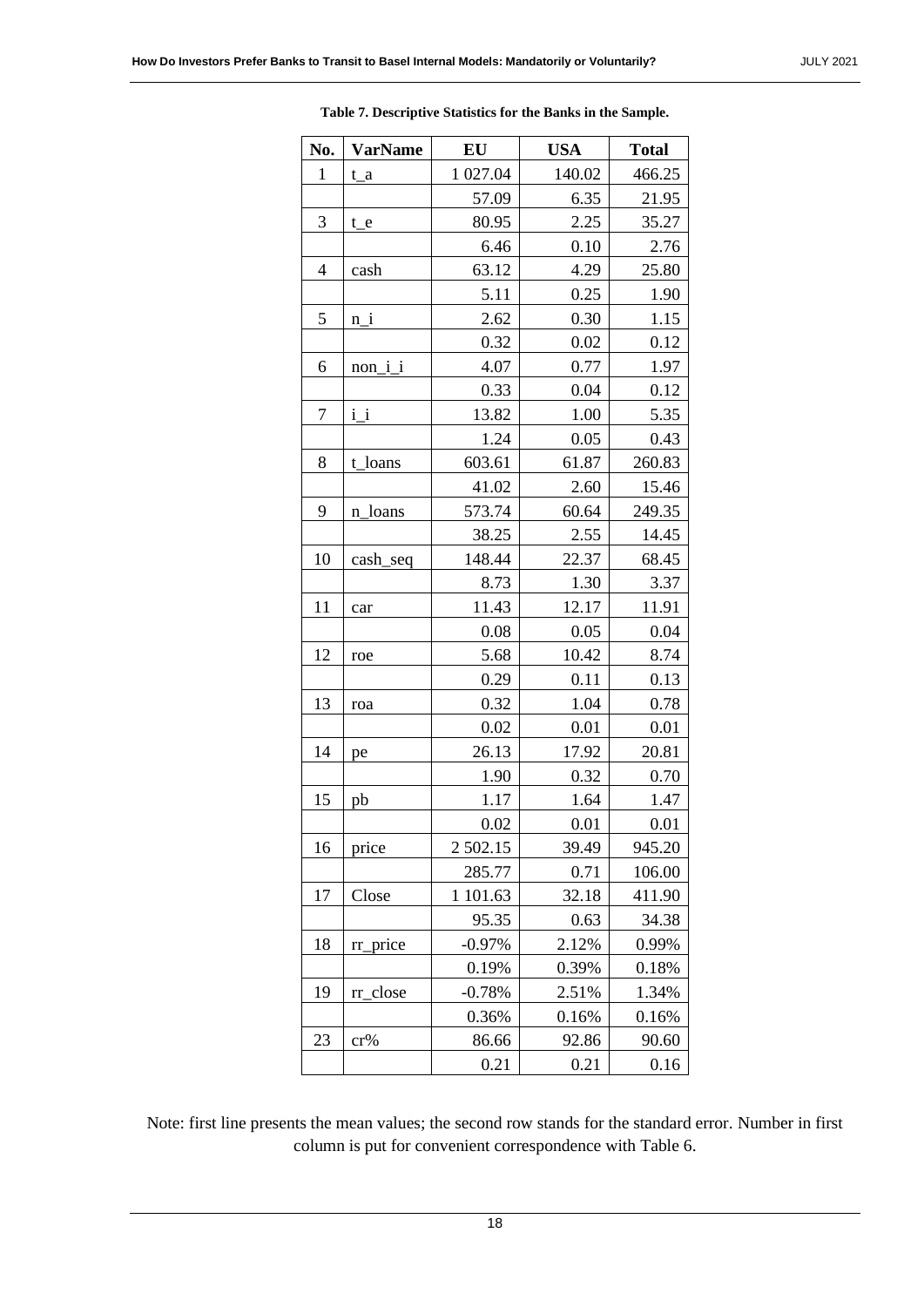# **Annex 3. Alternative Regression (High-Level View, No Bank Controls).**

<span id="page-18-0"></span>The model in [Table 8](#page-18-0) regresses the overall stock return over a set of dummy variable. Latter stand for the essence of the difference-in-difference method. Such a simplified approach corresponds to the work of the ECB researchers where they decomposed the EU sovereign bonds yield over the key dummy-style determinants (Horny, Manganelli, & Mojon, 2018).

| Rr_price    |              |              |              |  |
|-------------|--------------|--------------|--------------|--|
|             | set I        | set II       | set III      |  |
| No. Obs     | 118321       | 439171       | 180821       |  |
| Adj. R-sq   | 0.001        | 0.006        | 0.004        |  |
| Intercept   | $0.0022**$   | $0.0201***$  | $0.0058***$  |  |
|             | (0.0009)     | (0.0002)     | (0.0008)     |  |
| q_irb_eu    | $-0.0099***$ | $-0.0278***$ | $-0.0135***$ |  |
|             | (0.0012)     | (0.0009)     | (0.0011)     |  |
| q_irb_usa   | 0.0095       | $-0.0085***$ | $0.0059***$  |  |
|             | (0.0058)     | (0.0007)     | (0.0010)     |  |
| $q_t$ eu    | $0.0090*$    | $-0.0090*$   | 0.0053       |  |
|             | (0.0052)     | (0.0052)     | (0.0052)     |  |
| q_t_usa     | 0.0055       | $0.0055***$  | $0.0055***$  |  |
|             | (0.0042)     | (0.0005)     | (0.0005)     |  |
| q_t_irb_eu  | $-0.0303***$ | $-0.0123*$   | $-0.0266***$ |  |
|             | (0.0066)     | (0.0066)     | (0.0066)     |  |
| q_t_irb_usa | 0.0055       | $0.0055***$  | $0.0055***$  |  |
|             | (0.0042)     | (0.0005)     | (0.0005)     |  |

## **Table 8. Simplified Regression for Robustness Check.**

Standard errors in parentheses.

\* p $< 1$ , \*\* p $< 0.05$ , \*\*\* p $< 0.01$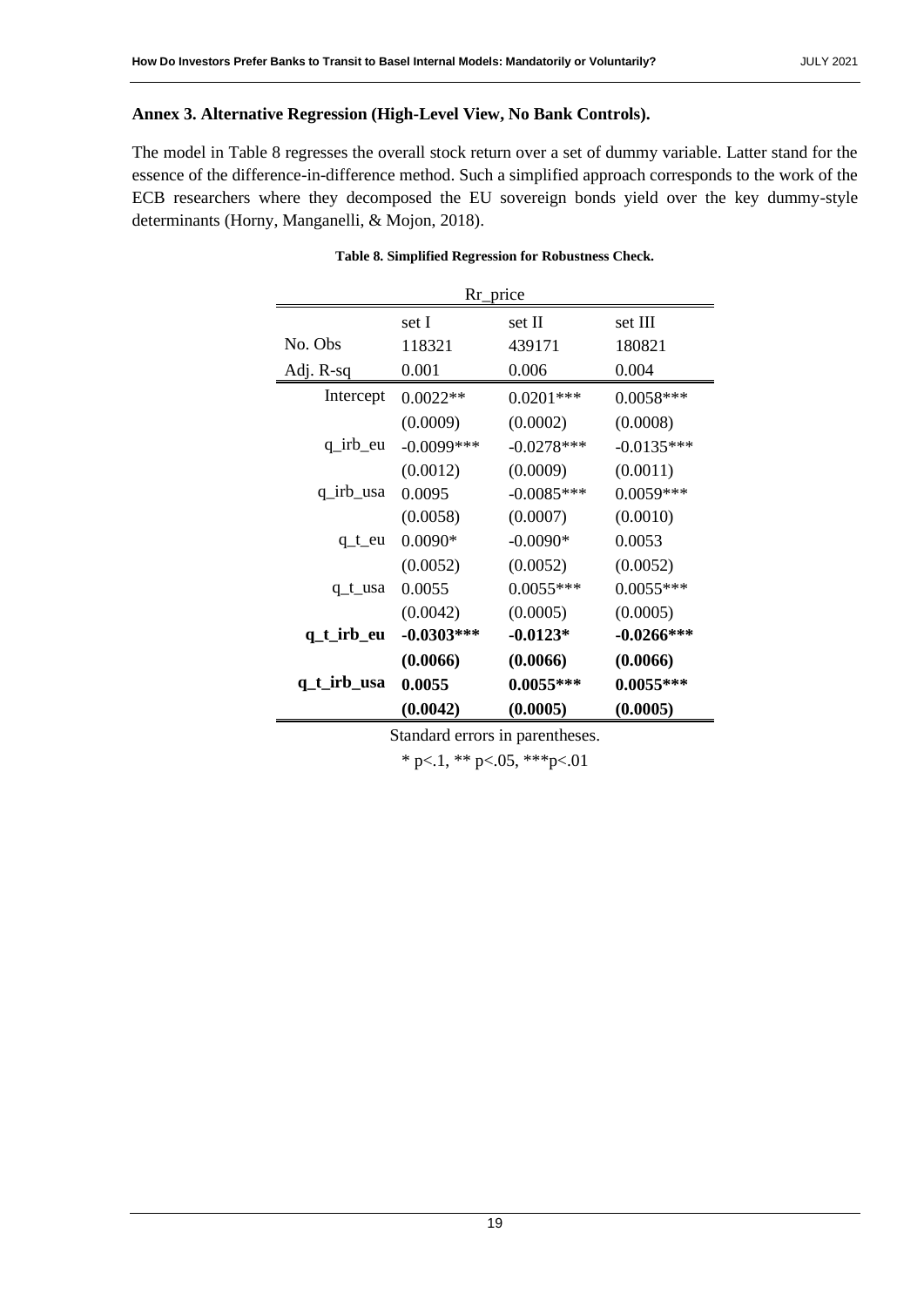## **Annex 4. Baseline Bank Valuation Regressions.**

<span id="page-19-0"></span>As we may see from [Table 9](#page-19-0) below, the conventional value drivers do not explain the major variance in bank stock quotes. However, we find significant factors for the bank size (logarithm of total assets, lnTA) and the bank profitability (return on equity, ROE). Capital adequacy ratio is statistically significant for the EU banks only. However, it has the same positive sign for the American banks also. ROE positively contributes to the bank valuation in both countries. Nevertheless, the bank size has a divergent impact. It is positively related to the American bank stock performance, but negatively to the EU ones.

| rr_price, % |             |             |  |  |
|-------------|-------------|-------------|--|--|
|             | usa         | eu          |  |  |
| No. Obs     | 4638        | 2344        |  |  |
| Adj. R-sq   | 0.005       | 0.019       |  |  |
| Intercept   | $-3.4782$   | 1.1620      |  |  |
|             | (4.1520)    | (1.7451)    |  |  |
| lnTA        | $0.5329*$   | $-0.2812**$ |  |  |
|             | (0.2943)    | (0.1247)    |  |  |
| cr          | $-0.0365$   | $-0.0076$   |  |  |
|             | (0.0418)    | (0.0145)    |  |  |
| roe         | $0.1700***$ | 0.0893**    |  |  |
|             | (0.0515)    | (0.0399)    |  |  |
| car         | 0.1169      | $0.1269***$ |  |  |
|             | (0.1132)    | (0.0413)    |  |  |

| Table 9. Simplified Bank Valuation Models for the USA and the EU. |  |  |
|-------------------------------------------------------------------|--|--|
|-------------------------------------------------------------------|--|--|

Standard errors in parentheses.

\* p $< 1$ , \*\* p $< 0.05$ , \*\*\* p $< 0.01$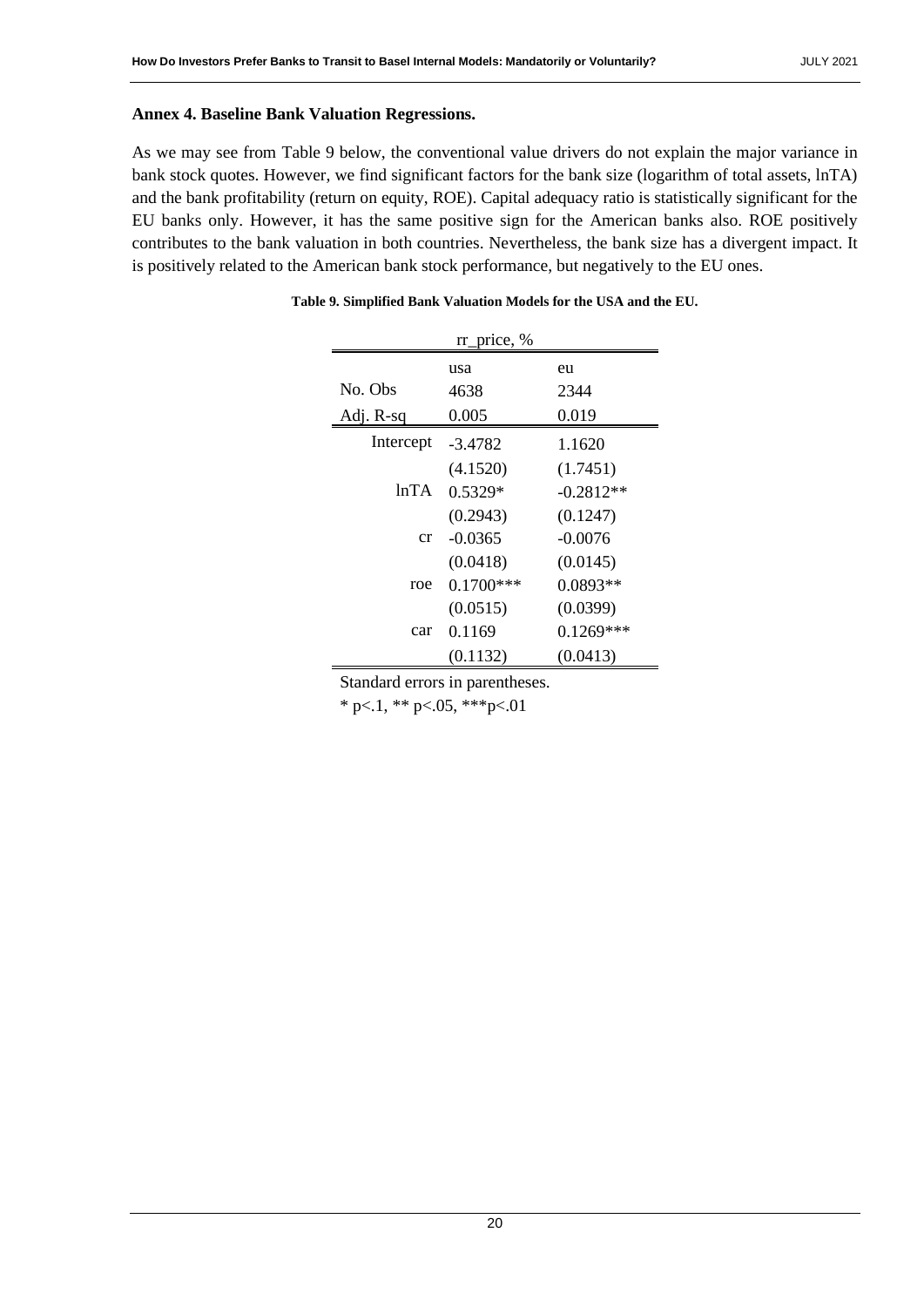## **References**

- Akerlof, G. A. (2001, December 08). *Behavioral Macroeconomics and Macroeconomic Behavior.* Retrieved January 29, 2021, from George A. Akerlof – Prize Lecture. NobelPrize.org. Nobel Media AB: https://www.nobelprize.org/uploads/2018/06/akerlof-lecture.pdf
- Barkova, I., & Palvia, A. (2014, August). Do banks' internal Basel risk estimates reflect risk? *Journal of Financial Stability, 13*, 167-179. doi:10.1016/j.jfs.2014.05.005
- BCBS. (1988, July). *International convergence of capital measurement and capital standards (updated to april 1998).* Retrieved December 25, 2019, from Basel Committee on Banking Supervision: https://www.bis.org/publ/bcbsc111.pdf
- BCBS. (2006a, June 30). *International Convergence of Capital Measurement and Capital Standards. A Revised Framework. Comprehensive Version.* Retrieved from http://bis.org/publ/bcbs128.htm
- BCBS. (2009, December 17). *Strengthening the resilience of the banking sector.* Retrieved December 21, 2019, from https://www.bis.org/publ/bcbs164.htm
- BCBS. (2014c, December). *Regulatory Consistency Assessment Programme (RCAP): Assessment of Basel III regulations – European Union.* Retrieved from Basel Committee on Banking Supervision Website: https://www.bis.org/bcbs/publ/d300.pdf
- BCBS. (2014d, December). *Regulatory Consistency Assessment Programme (RCAP): Assessment of Basel III regulations – United States of America.* Retrieved from Basel Committee on Banking Supervision Website: https://www.bis.org/bcbs/publ/d301.pdf
- BCBS. (2016, September). *Regulatory Consistency Assessment Programme (RCAP). Assessment of Basel III risk-based capital regulations – Argentine.* Retrieved from Basel Committee on Banking Supervision Website: https://www.bis.org/bcbs/publ/d382.pdf
- BCBS. (2016, December). *Regulatory Consistency Assessment Programme (RCAP). Assessment of Basel III risk-based capital regulations – Indonesia.* Retrieved from Basel Committee on Banking Supervision Website: https://www.bis.org/bcbs/publ/d394.pdf
- BCBS. (2017, December 7). Basel III: Finalising post-crisis reforms. Basel: d424. Retrieved November 12, 2018, from https://www.bis.org/bcbs/publ/d424.htm
- BCBS. (2019b, April 09). *Consolidated Basel Framework. Consultative Document.* Retrieved December 25, 2019, from Basel Committee on Banking Supervision Website: https://www.bis.org/bcbs/publ/d462.pdf
- Chow, G. (1960). Tests of Equality Between Sets of Coefficients in Two Linear Regressions. *Econometrica, 28*(3), 591-605.
- Cucinelli, D., Di Battista, M., Marchese, M., & Nieri, L. (2018). Credit risk in European banks: The bright side of the internal ratings based approach. *Journal of Banking and Finance*(93), 213-229.
- Gallo, R. (2020, July). *The impact of the IRB approach on the relationship between the cost of credit for public companies and financial market conditions.* Retrieved from https://www.bancaditalia.it/pubblicazioni/temi-discussione/2020/2020- 1290/en\_Tema\_1290.pdf?language\_id=1
- Horny, G., Manganelli, S., & Mojon, B. (2018). Measuring Financial Fragmentation in the Euro Area Corporate Bond Market. *Journal of Risk and Financial Management, 74*(11), 1-19.
- Kupiec, P. H. (2009, November). *How Well Does the Vasicek-Basel AIRB Model Fit the Data? Evidence from a Long Time Series of Corporate Credit Rating Data.* Retrieved from FDIC Center for Financial Research Working Paper No. 2009-10.
- Merika, A., Merikas, A., Penikas, H., & Surkov, M. (2020). The Basel II Internal Ratings Based (IRB) Model and the Transition Impact on the Listed Greek Banks. *Journal of Economic Asymmetries*, http://doi.org/10.1016/j.jeca.2020.e00183.

Niepmann, F., & Stebunovs, V. (2018, July). *Modeling Your Stress Away.* doi:10.17016/IFDP.2018.1232

Penikas, H. (2020a). History of the Basel internal-ratings-based (IRB) credit risk regulation. *Model Assisted Statistics and Applications, 15*, 81-98.